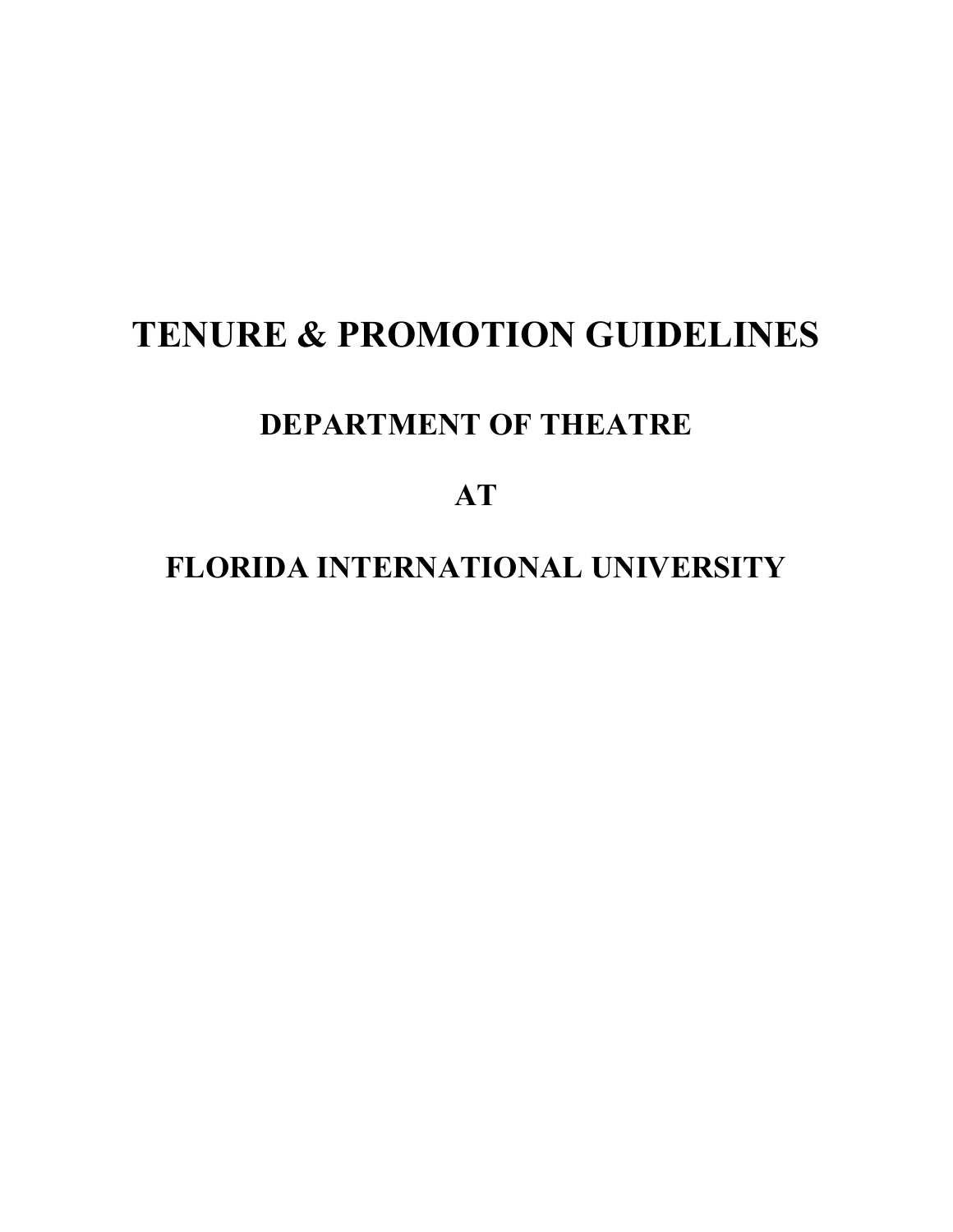# **TABLE OF CONTENTS**

| <b>Areas of Evaluation</b>                                       |
|------------------------------------------------------------------|
|                                                                  |
|                                                                  |
|                                                                  |
| <b>Appendices</b>                                                |
|                                                                  |
|                                                                  |
|                                                                  |
| Appendix D – Appointment and Promotion Guidelines for Non-Tenure |
| <b>Appendix E - Guidelines for Non-Tenure-Track</b>              |
| Appendix F – Procedures for Tenure and Promotion Committee17     |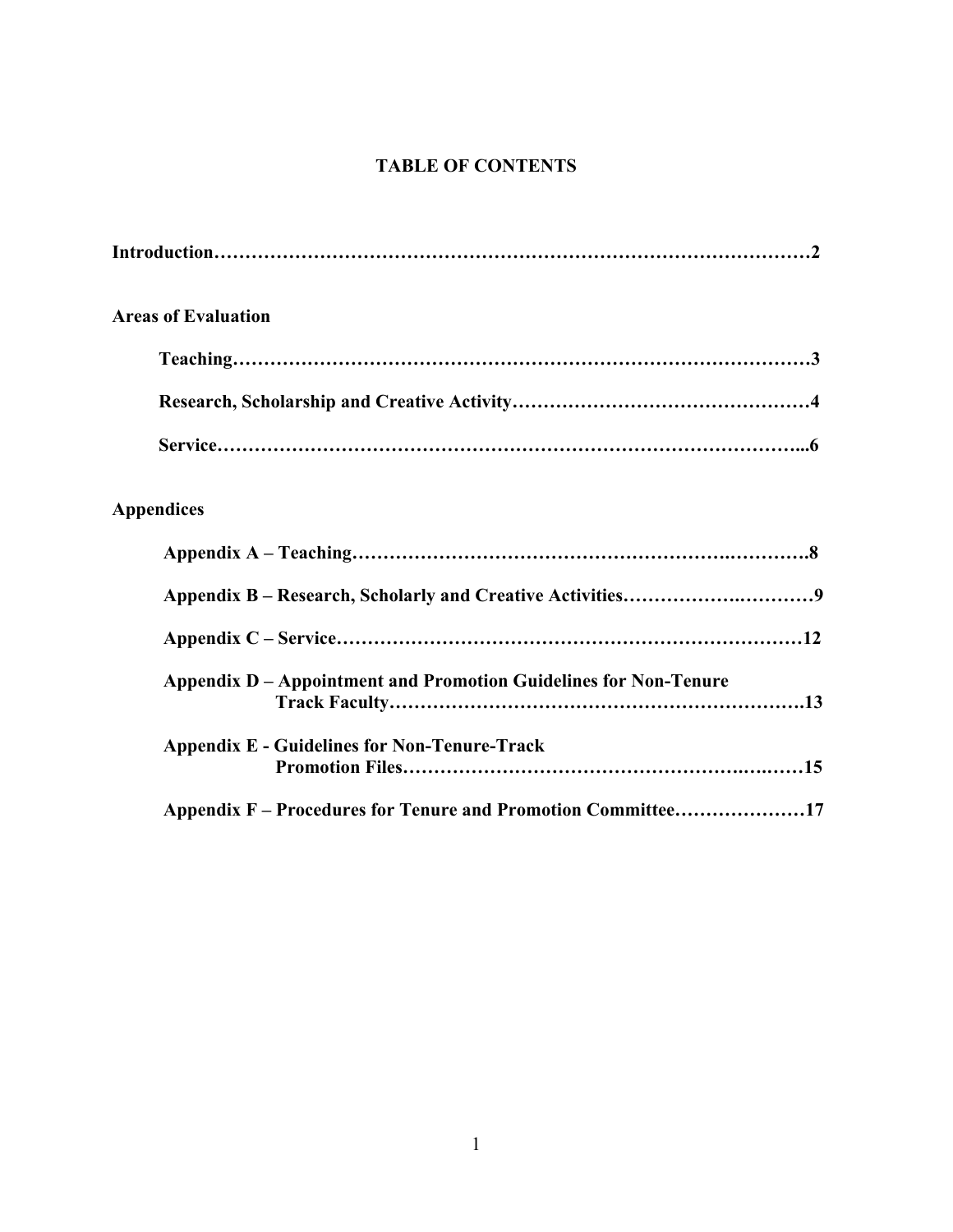# **THEATRE DEPARTMENT GUIDELINES AND CRITERIA FOR PROMOTION AND TENURE**

# **INTRODUCTION**

**In addition to meeting the University criteria, the following criteria have been developed to meet the special demands of reviewing faculty for tenure and promotion in the area of Theatre. Faculty review generally is based on criteria associated with the focus of the candidate's teaching, research/creative activity, and service. However, in the case of the Department of Theatre artistic and creative productivity is given appropriate and equal weight to scholarly productivity. The following information serves as a guide for developing individual files documenting teaching, research/creative activity, and service for the purpose of promotion and tenure.**

**All candidates for Tenure and Promotion to Associate Professor must hold the terminal degree appropriate to their discipline and job-related responsibilities. For Theatre faculty the common terminal degrees are the MFA and the PhD.**

**Consideration for tenure requires highly competent performance in the areas of teaching, research/creative activity and service during the entire term of employment. The performance for each year will be evaluated with respect to the rank of the candidate. In quality, quantity and consistency, such performance must provide grounds for assurance that future performance will constitute significant professional artistic and/scholarly contributions.** 

**The awarding of tenure and promotion to Associate Professor is based on significant accomplishment in teaching, scholarship/creative activities and service worthy of status as a member of the senior faculty***.* **To be promoted, a candidate must also demonstrate a willingness and an ability to participate in the collegial system of faculty governance, based on contributions to the effective daily functioning of the same. The candidate should also demonstrate a commitment to FIU's mission and be willing to continue to contribute to the excellence of its reputation.**

**For promotion to full Professor the candidate should present a record that unambiguously demonstrates and documents the highest quality and productivity in teaching, scholarship/creative activities, professional service, and university citizenship, during the period following the candidate's last promotion.**

**Promotion to Full Professor is the highest academic distinction the university may grant to those faculty members whose level of performance is outstanding. While no specific number of years in rank can be associated with this promotion, it requires the ability to sustain such levels of excellence over a significant period of time.**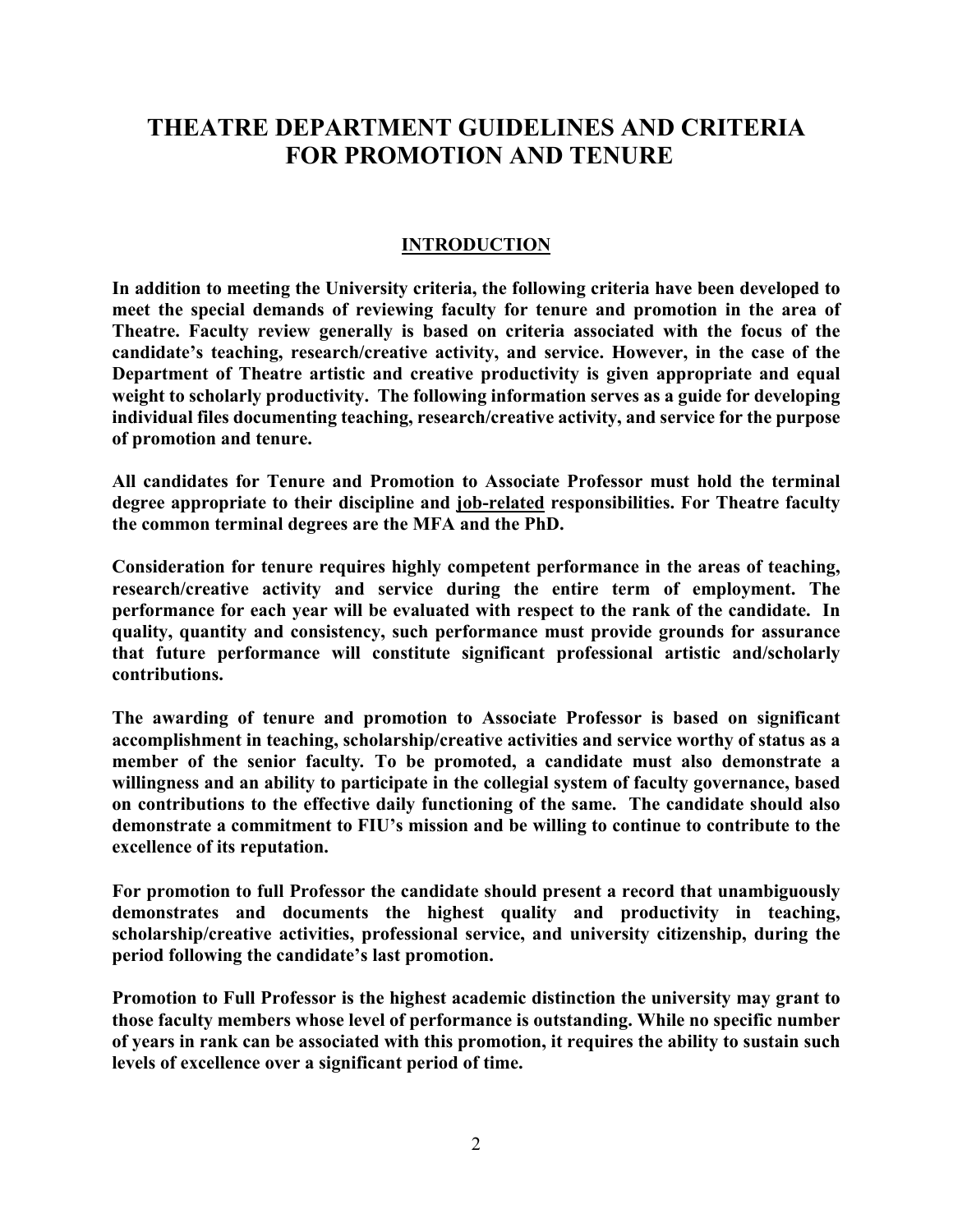**Scholarship for faculty in the Theatre Department is constituted in one of two forms of academic endeavor: Scholarly work leading to publication and/or scholarly work leading to creative production. Research and its dissemination through publication is the traditional form for theatre historians, critics and dramaturges, while scholarly work leading to creative production is the usual form for those involved in the production process and includes actors, directors, playwrights, dramaturges, voice and movement directors, scene designers, costume designers, lighting designers and sound designers, and specialists in technical production, theatre management, and stage management. Creative production scholarship requires substantial historical and technological investigation, analysis, expertise, a synthesis of information, collaboration, imagination, creativity, skill talent, and professional experience – all leading to public presentation and validation by professional peer review. Many theatre faculties engage in both forms of scholarly work and both are recognized as equally valid. This information is based on the spirit of the current ATHE Guidelines for Tenure and Promotion.**

**Theatre, by its very nature, is a collaborative process during which artists work together to create the artistic product. The discipline of theatre is distinct in that the individual practitioner cannot always choose the artistic project or control the working conditions of the project. Theatre artists must come to a shared vision or interpretation of the product and must adapt their work to the resources available, including anything from venue, to timeframe, to budgets, to artistic personnel. This may complicate the ability to assess the work of any one individual's contribution. As such, all parties in the tenure and promotion process must be cognizant of this reality, and the full context of a faculty member's creative work should be considered in any evaluation.**

# **AREAS OF EVALUATION**

# **TEACHING**

**Faculty members recommended by the Theatre Department for tenure and promotion must be highly competent teachers. Candidates must provide evidence of this competency in teaching through teaching evaluations, documented innovation in pedagogy, and through a demonstrated responsiveness to student and peer input.**

**In addition to formal teaching, which encompasses traditional lecture and studio classes, seminars, laboratories, independent studies, and thesis/dissertation supervision, faculty members engage in extensive informal teaching, which encompasses interaction with students in production laboratories and studios, rehearsals and performance as well as through advising, coaching and mentoring. The Theatre Department concurs with ATHE guidelines in that an artist, when working on a theatrical production for the academic institution, has the responsibility to teach and coach students by exemplifying artistic excellence, collaboration, ethical integrity and pedagogical effectiveness. These aspects of teaching are also part of the annual evaluation.**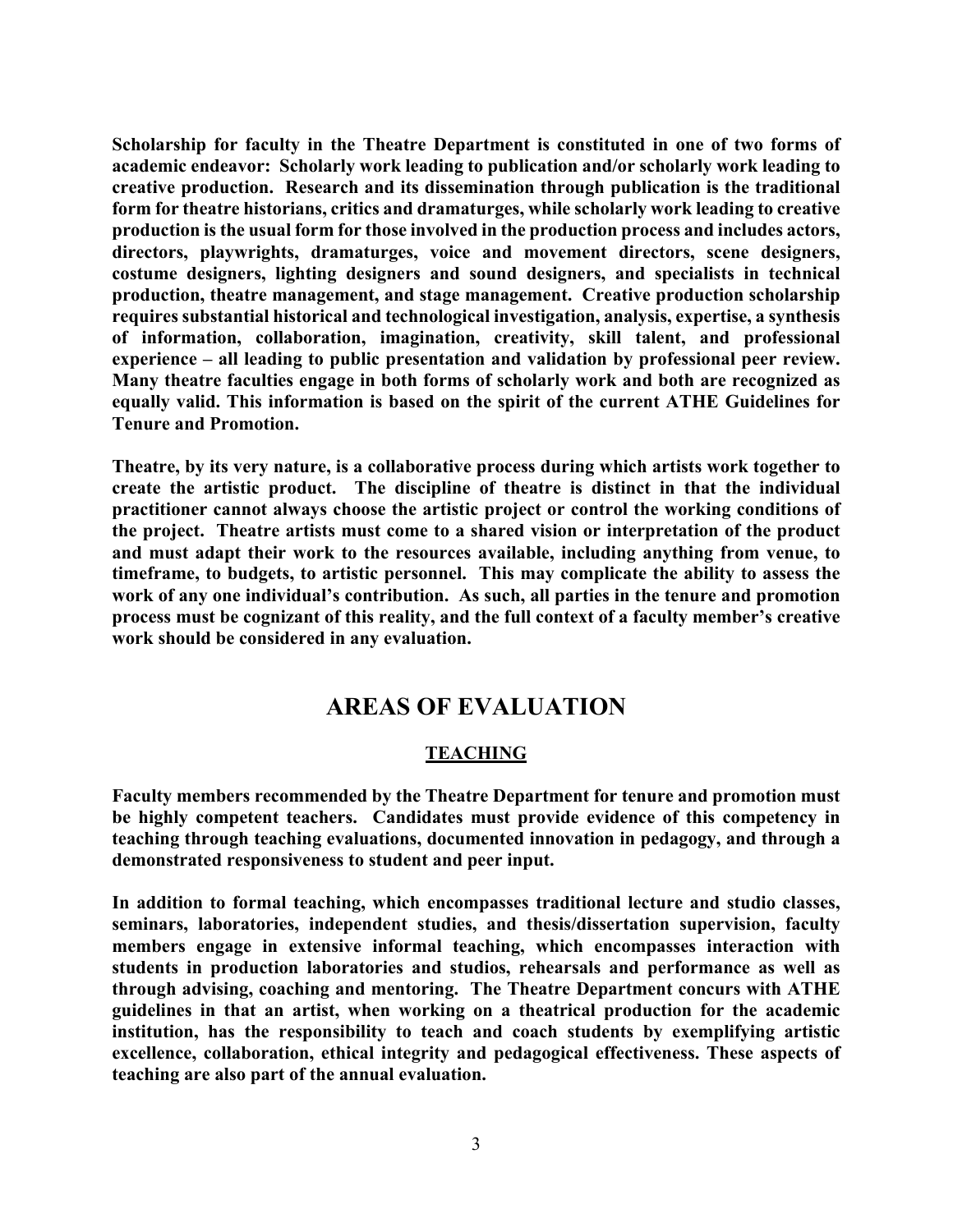**As part of a highly competent teaching record the candidate must have developed courses that demonstrate creativity and a current knowledge of the subject matter in his/her area of expertise. Course revisions or new course development must reflect an appropriate refinement and significant contribution to the program curriculum. Faculty members are encouraged to demonstrate pedagogical advances in teaching methods and/or curricular refinements through the presentation of papers and/or workshops at conferences or symposia and/or through peer reviewed publication. These activities may intersect with the candidate's research goals. When this is the case it is the candidate's responsibility to demonstrate the value achieved through the type of publication or venue in which the research is presented. Qualitative evaluation and the recognition of peer review, invited presentations or juried venues, is critical to the evaluation process. Consideration will also be given to invitations to teach or to present workshops, deliver guest lectures, serve on juries, etc., at other schools.**

**In concurrence with the College of Architecture and the Arts (CARTA), the Theatre Department has the following expectations of candidates for tenure and promotion to Associate Professor: That they have demonstrated the ability to communicate effectively; that they can identify educational objectives clearly and effectively organize courses; that they can effectively mentor students; that they are pursuing continued growth and competence in their subject area; that they encourage students to think purposefully, creatively, critically and rigorously; that they construct effective procedures to evaluate student performance; that they promote and maintain rigorous academic standards; that they have taken the initiative in promoting educational programs within the Theatre Department.**

**Candidates for promotion to Full Professor are expected to have demonstrated all of the above-mentioned qualities, in addition to which they are expected to have demonstrated that they are accomplished teachers, that they serve as a source of specialized information and general knowledge of their field and that they have a record of continued teaching excellence.**

## **Candidates are expected to fully document their teaching activities in their Annual Activities Report.**

# **RESEARCH, SCHOLARSHIP AND CREATIVE ACTIVITY**

**The Department of Theatre requires the candidate to provide evidence of achievements in research, scholarship and creative activity which we define as work leading to peer-reviewed publication and/or peer-reviewed creative production. A faculty member's scholarly work may lead to publication in the form of journal articles and/or books (including electronic publication), performance reviews, and authorship of original play scripts. Other scholarly activities may include presentations at professional conferences (e.g., scholarship presented in papers, poster sessions, workshops, etc.), writing of grant**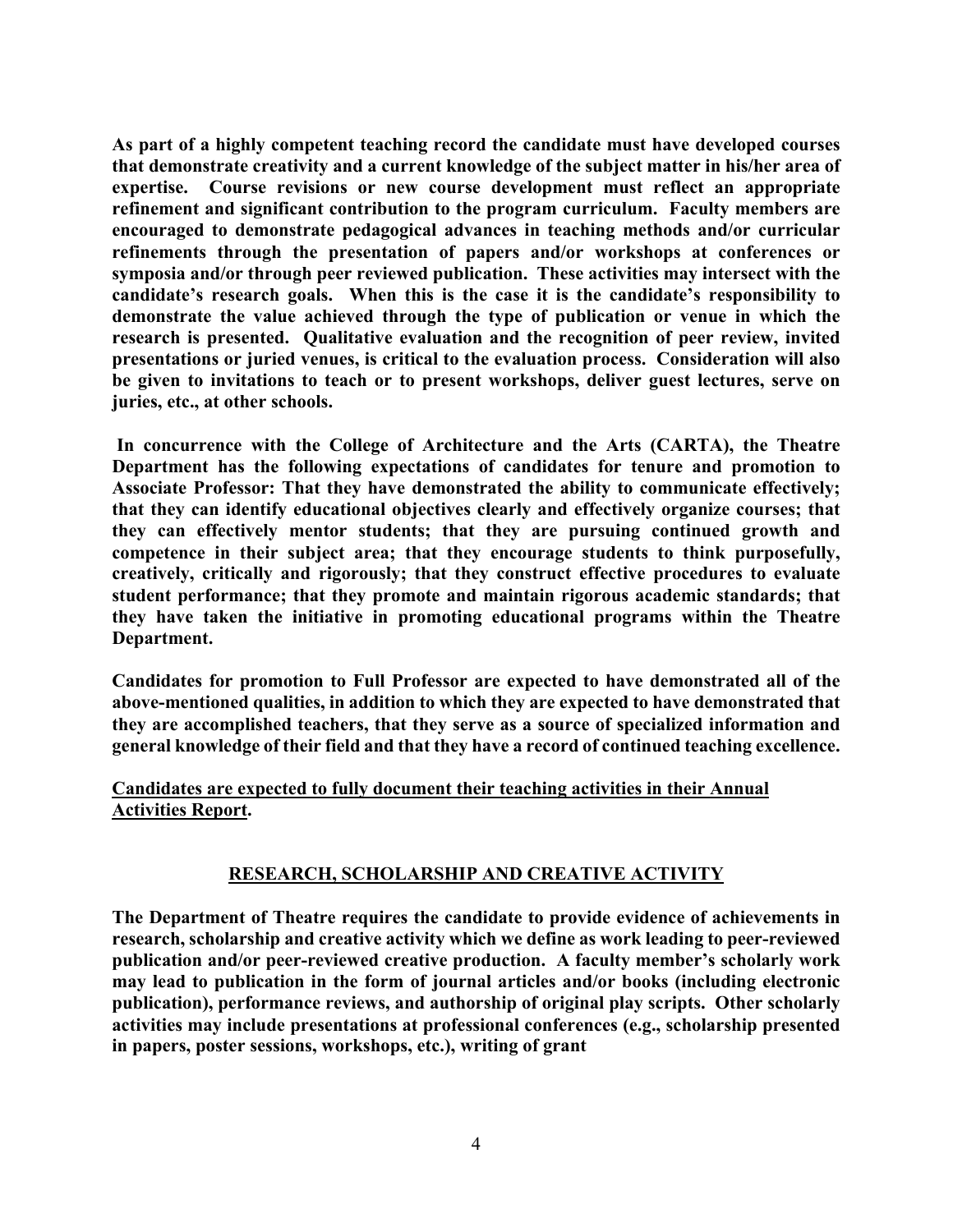**applications, and editing professional journals or other publications. In academic theatre, research and publication may be centered on the candidate's area of specialization (e.g., directing or design), but it may also include pedagogical research, as mentioned in the previous section on teaching.**

**A faculty member may also choose to engage in the creation of theatrical performances and productions. In its current configuration, the FIU Department of Theatre faculty specializations fall mainly into this category. Academic theatre artists collect, analyze and synthesize data during both the preproduction and rehearsal process. This research is conducted both individually and collaboratively. The results of the research and the creative exploration are disseminated in public performance. The preliminary research, development through the rehearsal period, and the final production may be documented in several ways, including designs, models, photographs, recordings of performance, prompt/production books, presentations about the process at symposia, interviews, articles and essays that relate to the production, as well as reviews and evaluations by qualified respondents.**

**While the Theatre Department recognizes the distinction between contributions to creative production within the department and contributions to creative production by an outside professional organization, it also avers that, while circumstances may differ, the creative process itself is the same. Therefore, academic theatre productions are considered creative activity. The Theatre Department expects that candidates for tenure and promotion will not rely solely on departmental production to fulfill the category of scholarly and creative work but will seek out and engage in creative production at both the regional and national level through work in reputable professional theatre organizations or for recognized professional clients (e.g., designing lights or scenery or sound or costumes for a national or international concert tour, consulting on courtroom tactics or witness preparation with a reputable law firm, designing public spaces, designing or directing industrial shows, etc.). The resume of the typical faculty member whose area of expertise is principally in creative production will have a record of work that includes both productions done within the department and beyond it, including regional and nationally recognized projects. There is no specific ratio of department level creative work to external creative work. In determining the ultimate value of external creative endeavors, the importance lies in the quality and stature of the external client, theatre company or organization. The candidate should document and discuss potential external creative production with both their mentor and Chairperson to ensure it is high quality enough to advance the candidate's progress towards tenure and promotion. The estimation of value will ultimately become central to the tenure and promotion deliberations of external reviewers, Theatre Department's Tenure and Promotion Committee when reviewing a candidate's file.** 

**Faculty members whose area of expertise indicates that all or part of their scholarly work would result in publication – as opposed to production – should likewise consider both qualitative as well as quantitative expectations for publication during the tenure track period. Publication of scholarly work may include but is not limited to 1) scholarly books and articles written and/or edited by the candidate on contemporary or historical topics relevant to the candidate's area of expertise; 2) editorials, reviews, professional and**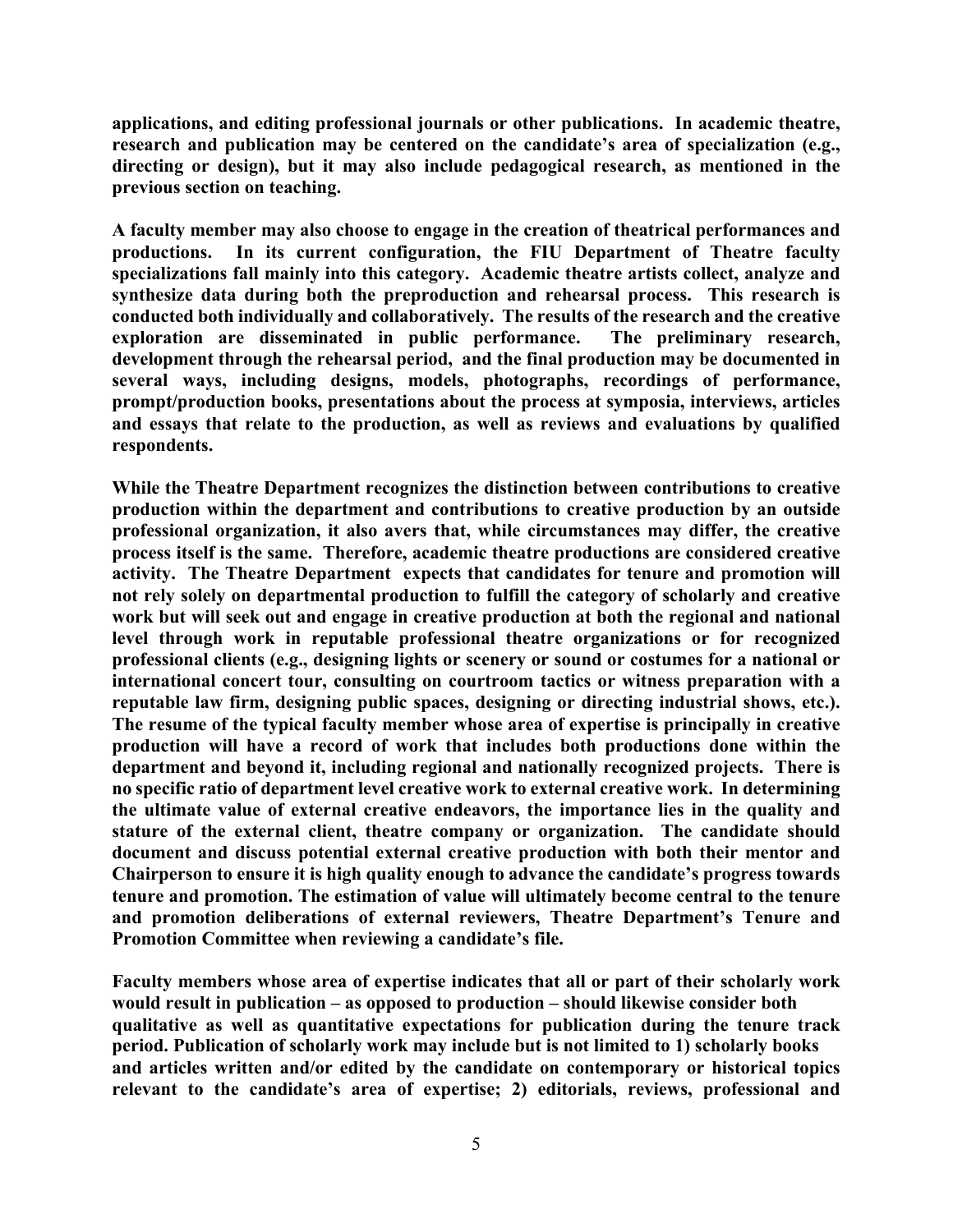**academic juries, or any public commentaries in any media made by the candidate in a professional capacity about issues relevant to the study or practice of theatre. Research in any of these areas that is not yet complete at the time the faculty member is being considered for tenure and promotion, such as unpublished manuscripts or unfinished creative works, may be included in the tenure and promotion file with a detailed explanation of the future progress and plans for the work.** 

**Candidates who do include scholarly publication as part of their body of work should include a detailed account of the selection and review process that the work underwent for inclusion in the book, journal or other media.** 

**Candidates who include funded research projects as part of their body of work should include an explanation of the project's recognition, critical assessment and review. In assessing the quality and merit of funded research projects, external reviewers and the Theatre Department's Tenure and Promotion Committee will take into consideration whether the candidate is the principal or a co-investigator, as well as the prestige of the funding agency, the impact or the potential impact or the project and the monetary value of the grant. Candidates who engage in research projects which do not receive outside funding should demonstrate how the results of their investigations are disseminated through publication, presentation, lectures or other appropriate venues. In these kinds of situations, external peer recognition and critical reviews are especially important.**

**In concurrence with CARTA, the Theatre Department has the following expectations of candidates for tenure and promotion to Associate Professor in regard to scholarly/creative activity: That they demonstrate evident engagement in scholarly/creative activity as previously described; that they demonstrate a capacity for independent thought and intellectual curiosity; that they exhibit quality in research/creative work; that they have developed and maintained intellectual depth in an area of expertise; that they have made a practice of clear, thorough documentation and presentation of research/creative work; that they have demonstrated potential for continued scholarship/creative activity of outstanding quality.**

**Candidates are expected to fully document their research and creative activities in the Annual Activities Report.**

# **SERVICE**

**Candidates for tenure and promotion should show potential for commitment to service. Tenured theatre faculty tend to have a large service load. Service is evaluated in three areas: to the department; to the college and institution; to the professional discipline and to the community.**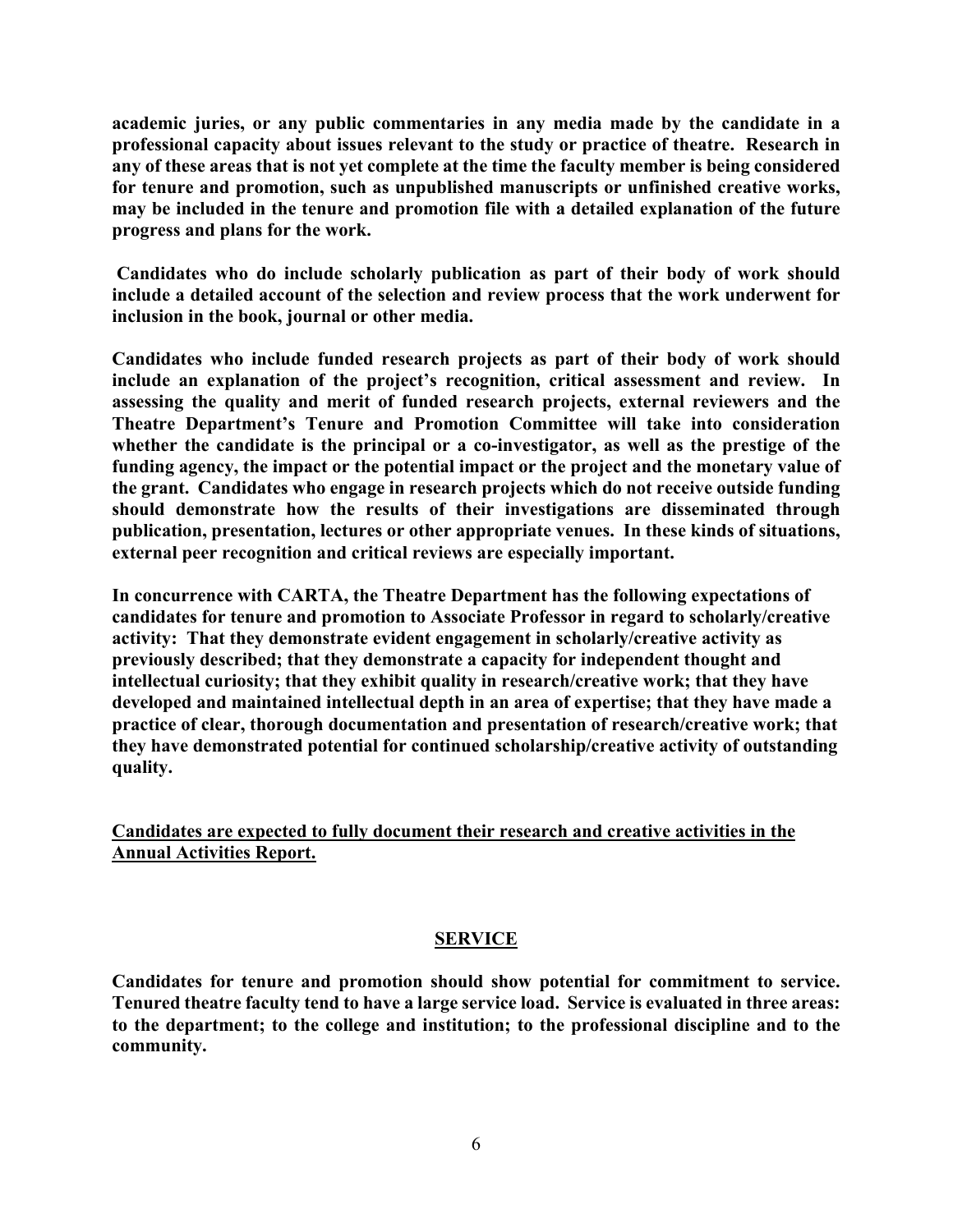**Service within the Theatre Department includes participation on committees, advising and mentoring students, presiding over students' juries, recruitment, production meetings and participating in faculty governance and the smooth daily operation of department activities. As noted above, theatre faculty usually devote an inordinate number of hours to service to students. This service includes everything from preparing students for auditions and portfolio reviews, writing letters of recommendations, advising student directors, designers, actors and writers, and mentoring students in their careers as well as their academics, to supervising the long hours or rehearsal and production. Because of the collaborative nature of theatre activity and the unusually large number of hours faculty and students spend working together, the ability to work collaboratively is a critical factor for the department.**

**College and university level service includes but is not limited to participating on committees, serving on the faculty senate, participating in graduation ceremonies and university convocations, engaging in other college or university level activities. As evidence of a commitment to the work and vision of the college and university the successful candidate will begin to show effort to participate in service at these levels whenever appropriate and feasible.**

**Evidence of service to the discipline includes serving on the boards or committees or professional and academic organizations, attending conferences, all as a means of participating in and maintaining and improving the standards of the profession.**

**Engagement with the community might take the form of serving on boards or councils, doing pro-bono consulting work or offering workshops on subjects within their area of expertise, or giving speeches. It could also entail giving public service performances or engaging in service projects with public entities such as hospitals or advocacy organizations.** 

**Because "collaborative engagement" with our community is part of the university's mission, as well as a part of the department's mission, faculty involvement in service to the community and the discipline is valued.**

**In concurrence with CARTA, the Theatre Department has the following expectations of candidates for tenure and promotion to Associate Professor in regard to service: That they mentor students effectively; that they participated effectively in faculty governance, committee work, etc.; that they participate effectively in general Departmental events; that they have supported and promoted the Department, College and University missions; that they have contributed to the community service of the Department; that they contributed to the University through service on Department and College committees.**

**Candidates are expected to fully document their service activities in their Annual Activities Report.**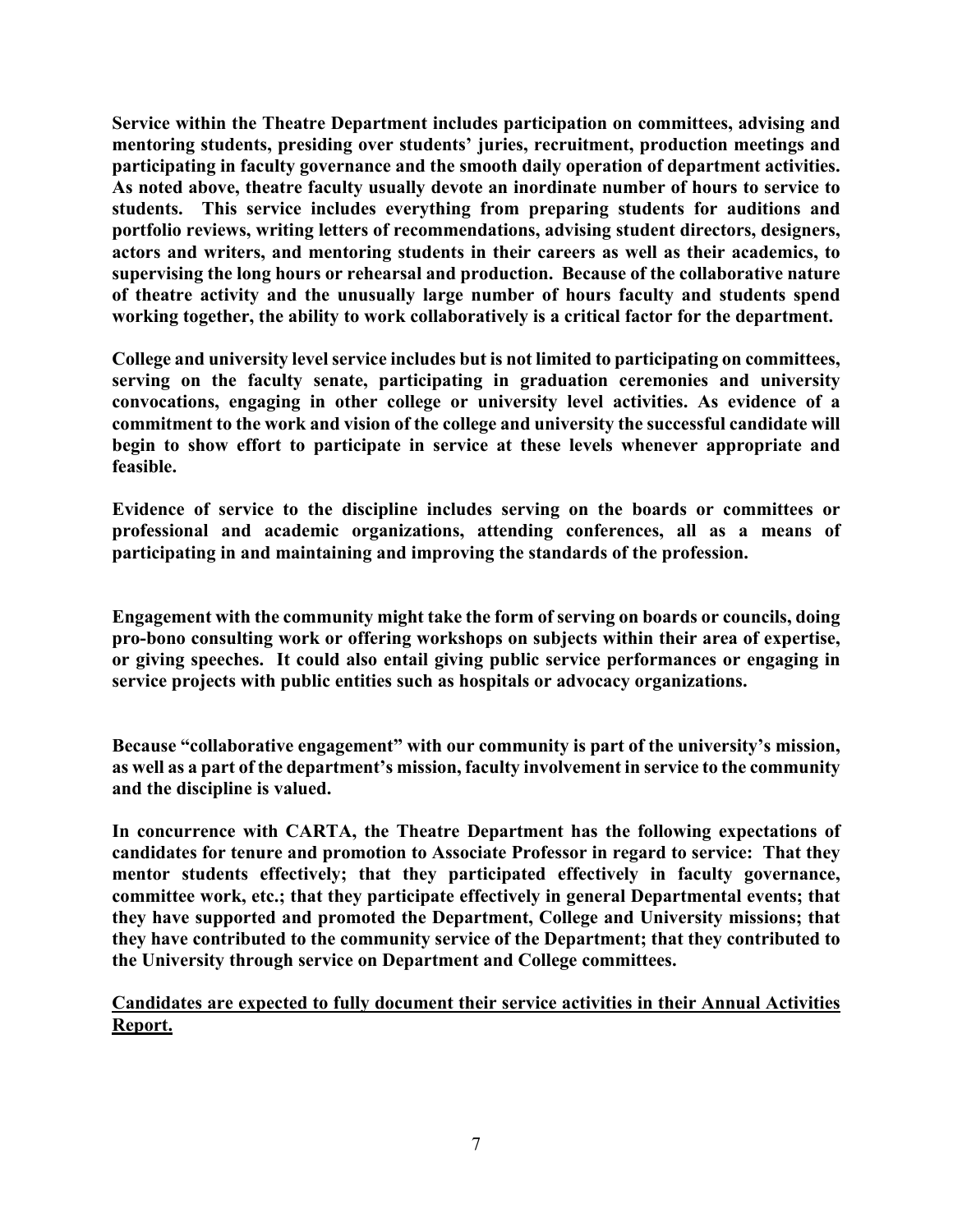#### **ADDITIONAL INFORMATION**

**A copy of each annual assignment of the faculty member since last promoted or tenured must be included in the Tenure and Promotion File.**

**A copy of each annual evaluation of the candidate must also be included in the file since last promoted or tenured.**

# **APPENDICES**

**The following Appendices contain more specific information about examples and types of evidence which may be included to support evidence of accomplishment in each of the three areas of consideration for tenure and promotion.**

## **APPENDIX A**

# **TEACHING**

- **A. Examples and Evidence of Teaching activities include:** 
	- **1. Formal classroom teaching. Including course evaluations, peer reviews and outside evaluations**
	- **2. Individualized instruction such as Independent and Directed Studies,**
	- **3. Senior Projects, Senior Theses**
	- 4. **University sponsored outreach courses taught in addition to the normal workload, such as service-learning courses**
	- **5. Training or other seminars which are part of the annual assignment**
	- **6. Program and curriculum development**
	- **7. Course development and revision**
	- **8. Training or other seminars, including short courses and workshops**
	- **9. Certification in pedagogical technique to enhance teaching development**
- **B. Evidence of Teaching Effectiveness** 
	- **1. Student evaluations**
	- **2. Course syllabi**
	- **3. Description of Individualized instruction such as Independent and Directed Studies and Senior Projects.**
	- **4. Explanation of an innovative technique or teaching method of special merit.**
	- **5. Non-administrative peer review by direct observation or through published or creative materials (textbooks, video, etc.)**
	- **6. Description of curriculum development and program planning activities**
	- **7. Description of new preparations**
	- **8. Description of major course revisions**
	- **9. Awards or other teaching recognition**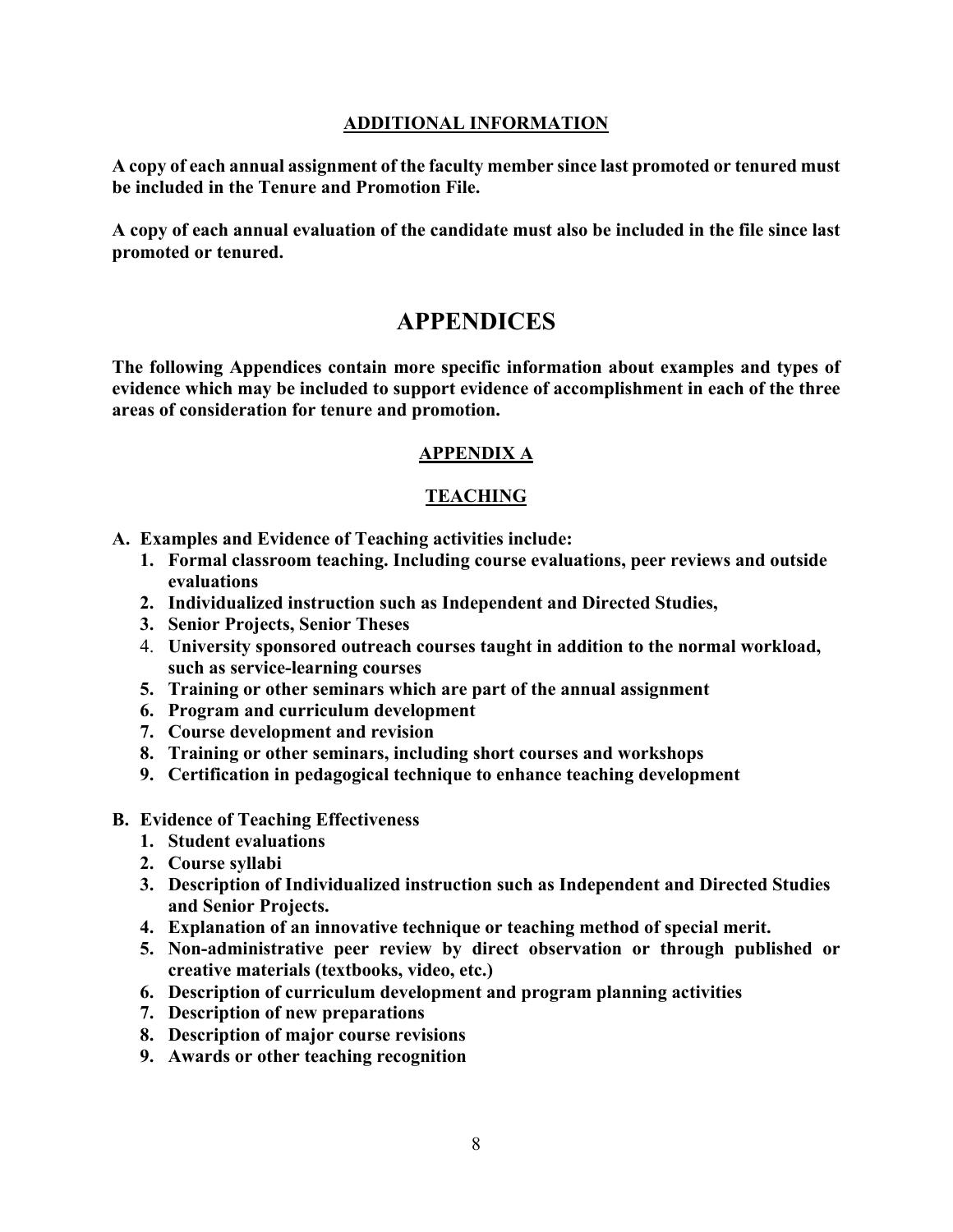# **APPENDIX B**

# **RESEARCH, SCHOLARLY AND CREATIVE ACTIVITIES**

#### **A. Examples and Evidence of Research and Scholarly Activity:**

**Research and scholarly activity in theatre is similar to that traditionally available to other disciplines. Candidates should indicate the acceptance rate for journals in which they have published or any other pertinent information.**

**By Category:**

- **1. Books (including electronic publication, authored or edited) providing original scholarship and contribution to the field.**
- **2. Revision of an existing book**
- **3. Articles or chapters in edited books**
- **4. Reviews of Books for Publication**
- **5. Manuals and Instructional Materials**
- **6. Refereed Journal Articles**
- **7. Non-Refereed Journal Articles**
- **8. Newspaper Articles**
- **9. Funded Research or Grants**
- **10. Grants Written**
- **11. Refereed Monographs**
- **12. Non-Refereed Monographs**
- **13. Refereed Proceedings**
- **14. Conference Papers**
- **15. Conference Workshops**
- **16. Conference Panels**
- **17. Conference Proceedings**
- **18. Abstracts**

#### **B. Examples and Evidence of Creative Activity:**

**Directing, acting, vocal directing, movement direction/fight direction, choreography, design and playwriting are interpretive arts. The quality can be determined by examining the following qualitative evidence, which partially documents the work of the artist. File reviewers should be aware that not all of these items are utilized in every artistic process and that, occasionally, other types of documentation may be included.**

**In each case the list of evidence follows the chronology of a creative production process for production and performance candidates, beginning with ideas, research, and conceptual development through planning, preparation, performance, and review. In regard to reviews, their nature will vary with the producer and the venue.**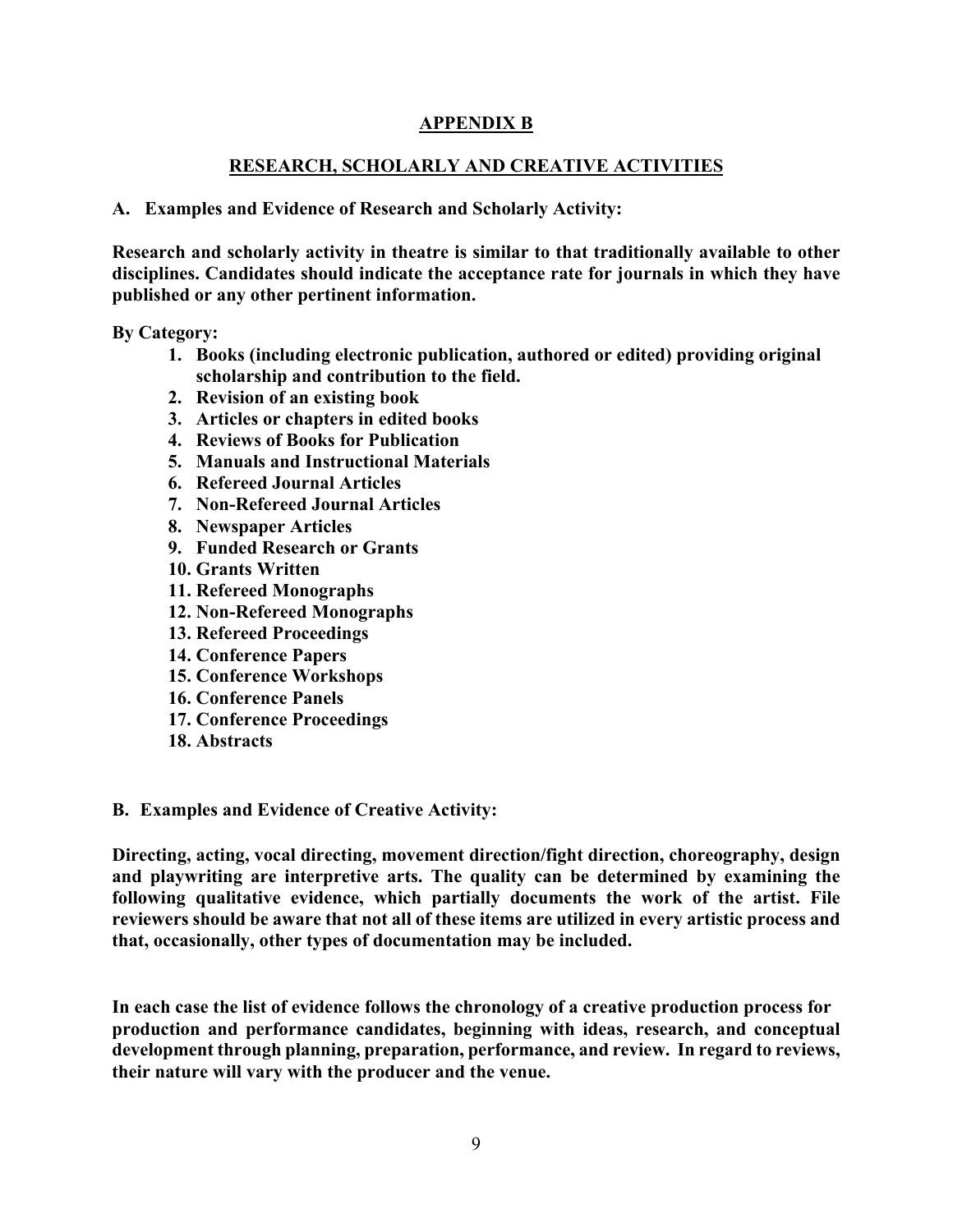- **1. Documentation for the Director:** 
	- **a. Text analysis, Research and Conceptualization**
	- **b. Lighting, Set, Costume Designs determined in conference with designers**
	- **c. Drafting**
	- **d. Blocking and Prompt Scripts**
	- **e. Production Photographs or DVD's of production**
	- **f. Reviews from qualified critics**
	- **g. Review by external evaluator**
	- **h. KCACTF recognition when a show has been entered in competition**
- **2. Documentation for the Scenic Designer**
	- **a. Analysis, Research and Conceptualization**
	- **b. Sketches**
	- **c. Models**
	- **d. Drafting, working drawings, revisions**
	- **e. Pictures, etc., which show the completed work**
	- **f. Directorial review**
	- **g. Reviews from qualified critics**
	- **h. Review by external evaluator**
- **3. Documentation for the Lighting Designer** 
	- **a. Analysis, Research and Conceptualization**
	- **b. Sketches**
	- **c. Light plots, Hanging plots, Electrical hookups**
	- **d. Cue sheets**
	- **e. Pictures, etc., which show the completed work**
	- **f. Directorial review**
	- **g. Reviews from qualified critics**
	- **h. Review by external evaluation**
- **4. Documentation for Costume Designer**
	- **a. Analysis, Research and Conceptualization**
	- **b. Sketches**
	- **c. Color renderings with swatches**
	- **d. Costume Plots**
	- **e. Pictures, video records of costumes**
	- **f. Directorial review**
	- **g. Reviews from qualified critics**
	- **h. Review by external evaluator**
- **5. Documentation for the Technical Director** 
	- **a. Plots, working drawings, revisions**
	- **b. Pictures, etc. that show the completed work**
	- **c. Designer or Directorial review**
	- **d. Reviews by qualified critics**
	- **e. Review by external evaluator**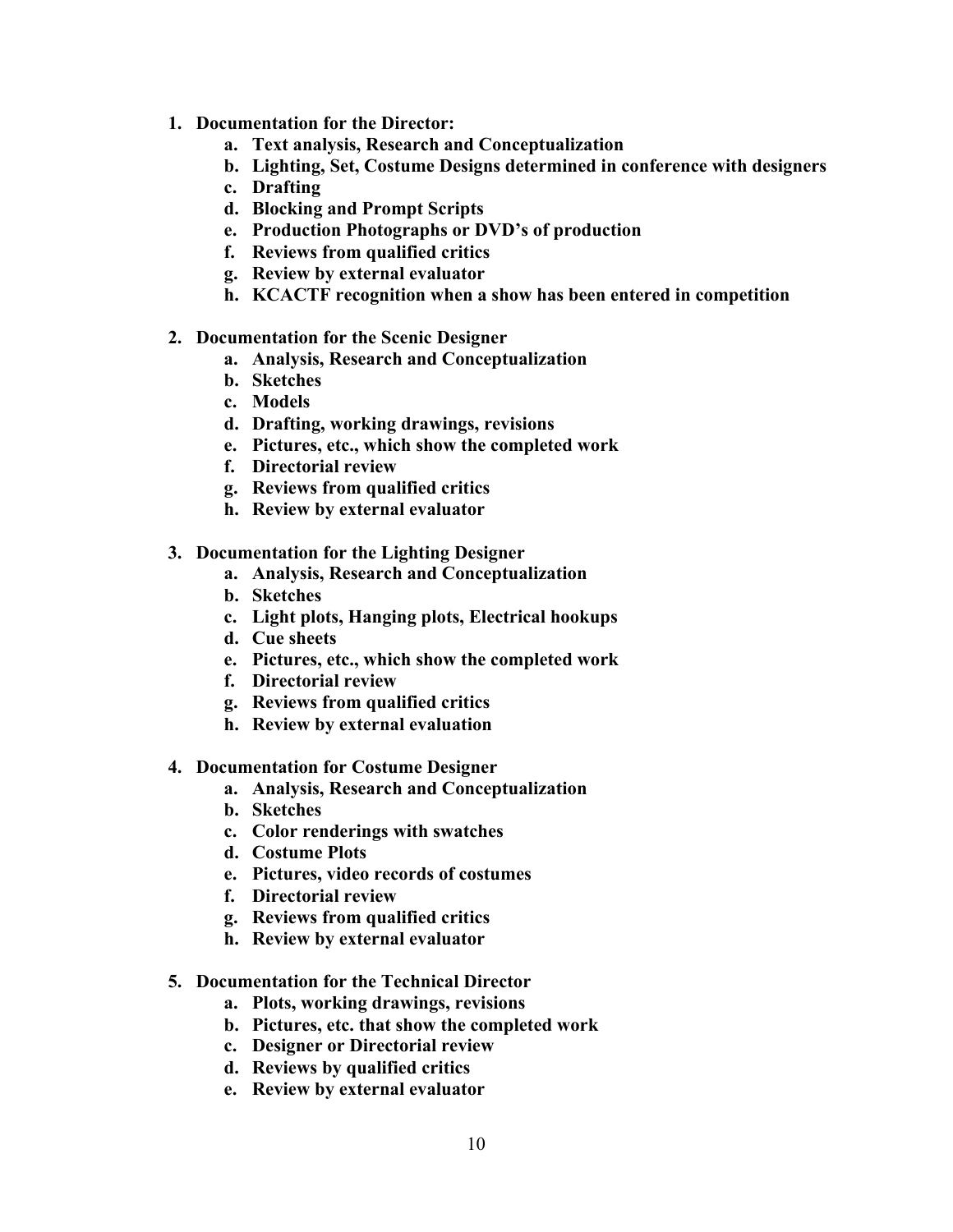- **6. Documentation for the Actor**
	- **a. Research** 
		- **Written character analysis**
	- **b. Actor's journal of rehearsal process**
	- **c. Working script**
	- **d. Reviews by qualified critics**
	- **e. Review by professional evaluator**
- **7. Documentation for the Vocal Coach/Direction**
	- **a. Research**
	- **b. Materials used for teaching dialects**
	- **c. Exercises for specific speech/vocal problems or character creation**
	- **d. Production Book containing script, documented vocal problems, rehearsal notes and notes documenting actors' vocal development**
	- **e. Reviews by external evaluator**
	- **f. DVD of before and after dialect work, etc.**
- **8. Documentation for the Movement Coach/Direction (Fight Direction, Character Development, Choreography)**
	- **a. Research**
	- **b. Materials used for teaching movement (period, fight, character)**
	- **c. Exercises for specific movement problems or creation**
	- **d. Production Book containing script, documented movement problems, rehearsal notes and notes documenting actors' vocal development**
	- **e. Reviews by external evaluator**
- **9. Documentation for Theatre Scholars**
	- **a. Description of each book publication**
	- **b. Description of each article publication**
	- **c. Description of each paper presentation at meetings of conferences**
	- **d. Description of each grant or contract, indicating funded or unfunded**
	- **e. Description of work(s) in progress**
	- **f. Listing of awards for scholarship**
- **10. Documentation for Playwrights**

**(Examples of the type of works typical in this area)**

- **a. Description and copy of full length plays or screenplays**
- **b. Description and copy of librettos and/or lyrics for musicals**
- **c. Description and copy of long one-act play**
- **d. Description copy of adaptations of classic works**
- **e. Distillations or compilations of classic works (i.e., script distillation of Oedipus the King or a compilation of several Greek plays into a new script**
- **f. Synthetic scripts based on a theme utilizing many forms of literature**
- **g. Adaptations of novels or of other works into dramatic form**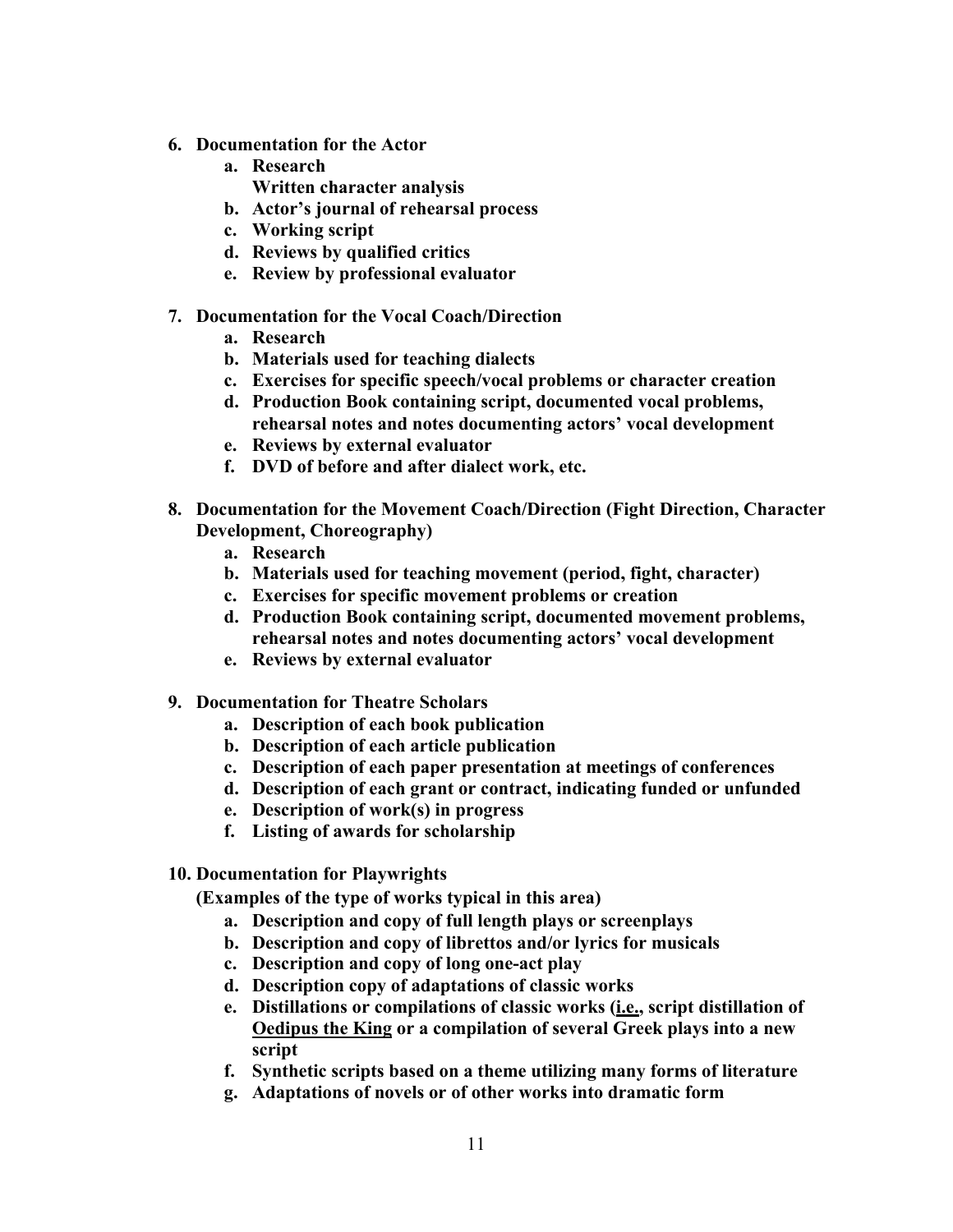- **h. Requests from professional theatre companies for possible production**
- **i. Contest awards**
- **j. Reviews of work from qualified critics**
- **k. Production history (record of staged readings, productions received, etc.)**
- **l. Publication of the play (This is an extremely rare occurrence without a New York or professional regional theatre production of the play first)**
- **m. Selling of screenplay for production (many are sold but do not get produced)**
- **n. Produced screenplay**
- **o. Review by an outside evaluator**

#### **OTHER CONSIDERATIONS OF CREATIVE WORK**

**Each production is unique. Evaluators are urged to consider this factor: Creative activity in theatre often involves taking creative risks. A qualified evaluator will generally recognize and comment on the level of difficulty and the success of the production in meeting the challenges and preparing the best possible presentation of the show.**

## **APPENDIX C**

#### **SERVICE**

- **A. Examples of Service:** 
	- **1. University Service (nature and time spent)** 
		- **a. Administrative responsibilities**
		- **b. Committee Chairs at all levels: Department, College, University-wide**
		- **c. Service on Senate**
		- **d. Committee membership at all levels**
		- **e. Participation in student recruitment**
		- **f. Special university, college, or departmental coordinator or other service functions**
		- **g. Other activities which enhance the image of the university, represent the university to the public, further the goals and direction of the university, or exercise one's professional competence for the benefit of the public.**
	- **2. Service to the Discipline (Professional & Academic)** 
		- **a. Editorial service for journals or other recognized scholarly publications**
		- **b. Service on regional, national or international boards with research, scholarly or creative functions (nature of participation and function of board, time required, etc.)**
		- **c. Committee assignments in professional organizations (nature of the work and time required)**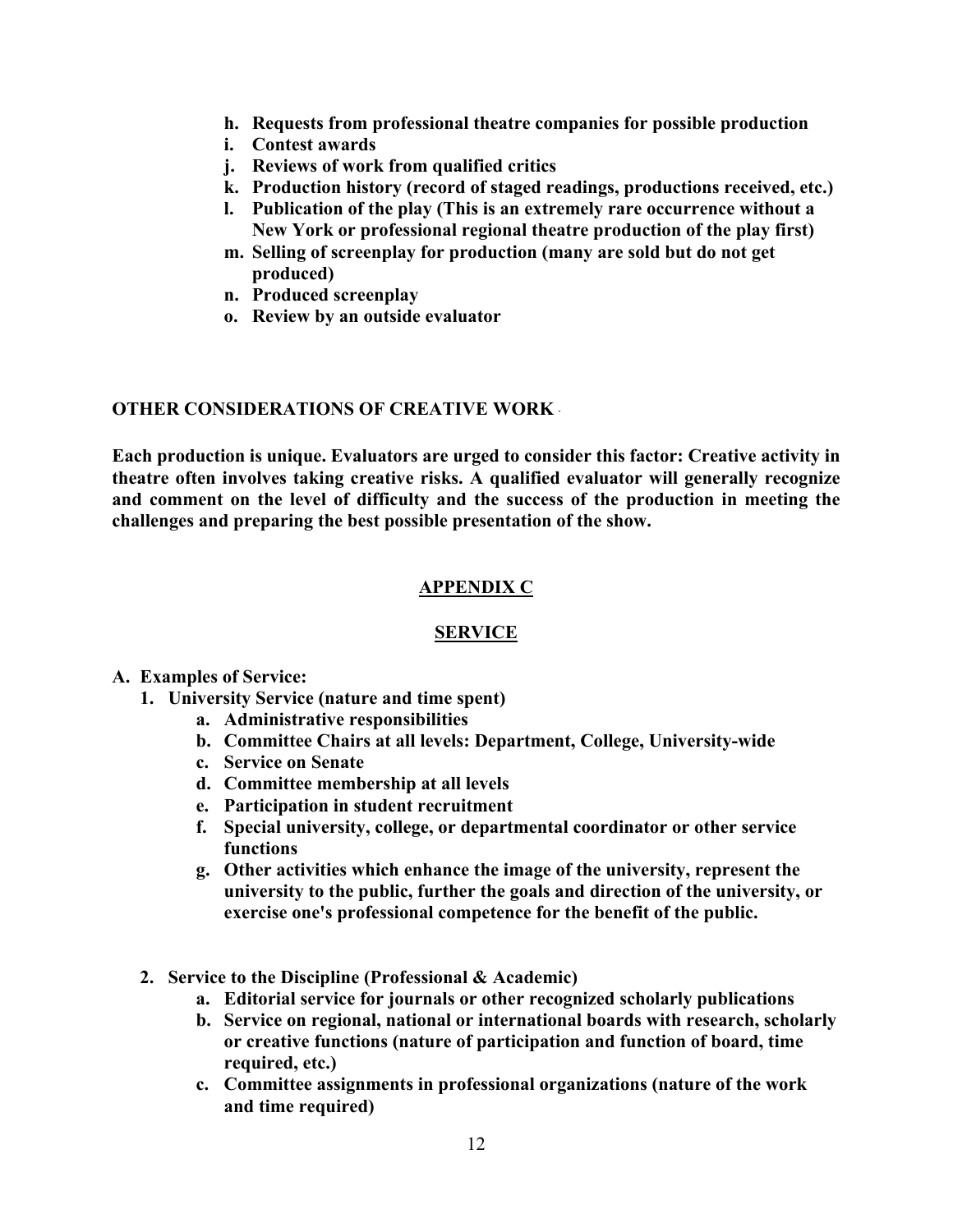- **d. Presentation of outside seminars, etc. (nature of activity, by professional speeches and/or panel discussions)**
- **e. Consulting activity**
- **3. Service to the Community**
	- **a. Service on boards, councils**
	- **b. Consulting work**
	- **c. Speeches**
	- **d. Community based or service-learning productions**
	- **e. Outreach productions and interactive theatre projects**

# **APPENDIX D**

# **APPOINTMENT AND PROMOTION GUIDELINES FOR NON-TENURE-TRACK FACULTY\***

**Non-Tenure-Track faculty serves as librarians, lecturers, instructors, clinical professors, research professors and professional practice professors. Appointment and promotion guidelines for librarians and established in the library and guidelines for clinical, research and professional practice professors are established in the schools and colleges. All appointment and promotion guidelines must be approved by the Provost.**

#### **Instructor/Lecturer**

**Instructors/Lecturers are generally expected to hold the terminal degree in their field. Promotion is based on the contribution to the academic mission of FIU. Instructors/lecturers typically teach undergraduate courses and may, with appropriate qualifications, teach graduate courses.**

#### **Senior Instructor/Lecturer**

**It is not expected that faculty will receive an initial appointment as Senior Instructor/Lecturer. This is a position typically obtained through promotion from Instructor/Lecturer. Such promotion will normally be considered no earlier than the fifth year as an Instructor/Lecturer.**

#### **Promotion to Senior Instructor/Lecturer**

**Promotion to Senior Instructor/Lecturer requires a consistent record of outstanding teaching. The promotion dossier should also include student evaluations, peer evaluations, indications of any teaching awards received, and annual assignments and annual evaluations. Any pedagogical publications, discipline publications, classroom and laboratory innovations, contributions to student advising, and university service should be included in the promotion application along with evidence that the Instructor/Lecturer has used the assessment of student learning outcomes to influence in a positive manner his or her**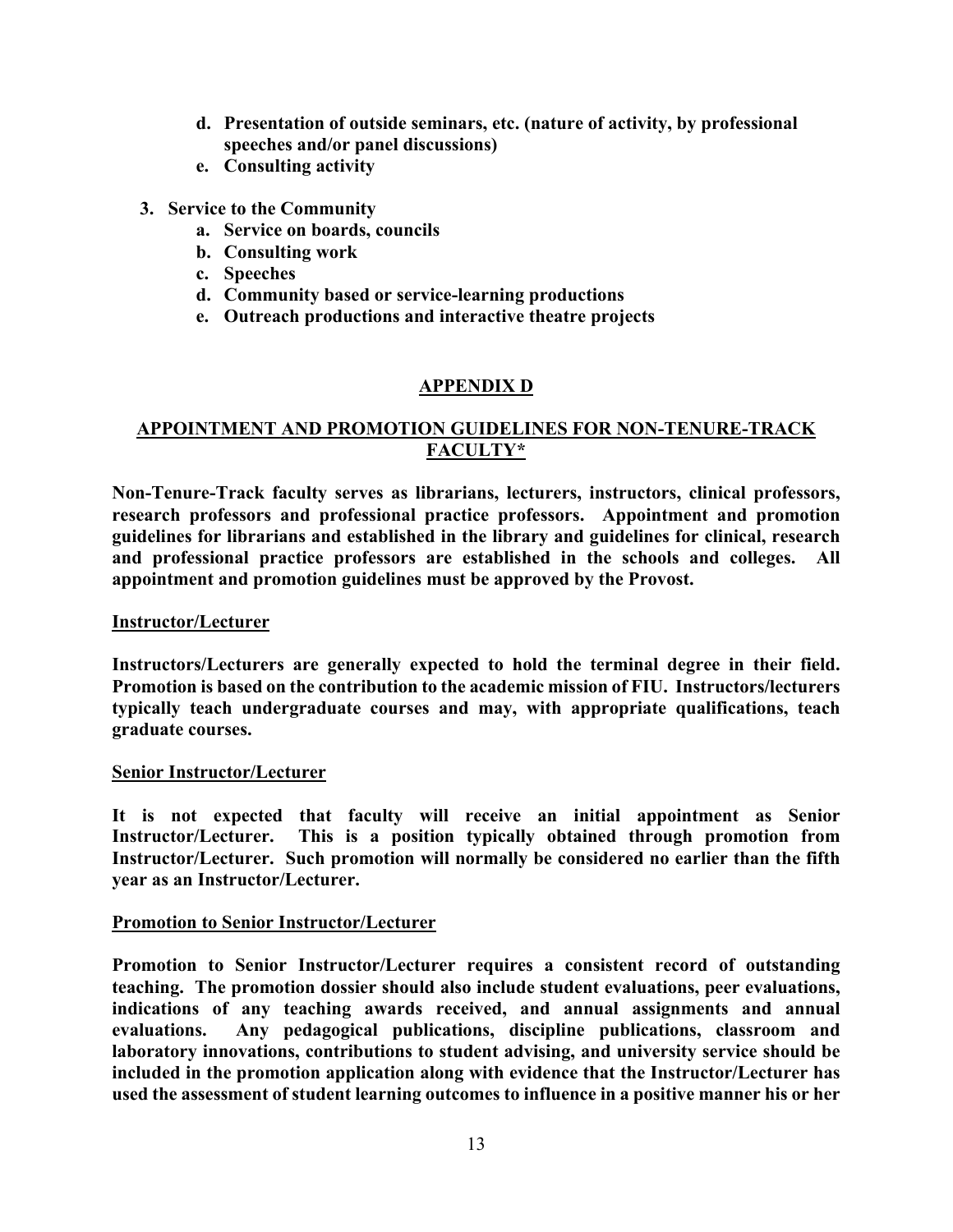**teaching. Instructors are not required to apply for promotion at any time, and an Instructor/Lecturer applying and failing may continue as an Instructor/Lecturer.**

**Promotion applications will be considered by a committee composed of two Senior Instructors/Lecturers (or Instructors/Lecturers, if no Senior Instructors/Lecturers are in the department) and three tenured faculty members, chaired by one of the tenured faculty members. The committee makes a recommendation to the department faculty who vote by secret ballot on the application. The Chair makes a recommendation to the Dean, who makes a recommendation to the Provost. The promotion is effective in the semester subsequent to the approval by the Provost.**

**Instructors/Lecturers promoted to Senior Instructors/Lecturers receive a promotion increment as established in the BOT-UFF Collective Bargaining Agreement.**

#### **University Instructor/Lecturer**

**It is not expected that faculty will receive an initial appointment as University Instructor/Lecturer. This is a position typically obtained through promotion from Senior Instructor/Lecturer. Such promotion will normally be considered no earlier than the fifth year as a Senior Instructor/Lecturer.**

#### **Promotion to University Instructor/Lecturer**

**Promotion to University Instructor/Lecturer uses the same criteria as those for promotion to Senior Instructor/Lecturer. The consistency of teaching success, evidence of teaching quality enhancement, contribution to pedagogy, innovation, and service are important considerations for promotion to University Instructor/Lecturer.** 

**Senior Instructors/Lecturers are not required to apply for promotion at any time, and a Senior Instructor/Lecturer applying and failing may continue as a Senior Instructor/Lecturer.**

**Promotion applications will be considered by a committee composed of two University Instructor/Lecturers (or Senior Instructors/Lecturers, if no University Instructor/Lecturers are in the department), and three tenured faculty members, chaired by one of the tenured faculty members. The committee makes a recommendation to the department faculty who vote by secret ballot on the application. The Chair makes a recommendation to the Dean who makes a recommendation to the Provost. The promotion is effective in the semester subsequent to the approval by the Provost.**

**Senior Instructors/Lecturers promoted to University Instructors/Lecturers receive a promotion increment as established in the BOT-UFF Collective Bargaining Agreement.**

**\*These are the Guidelines issued by the Office of the Provost.**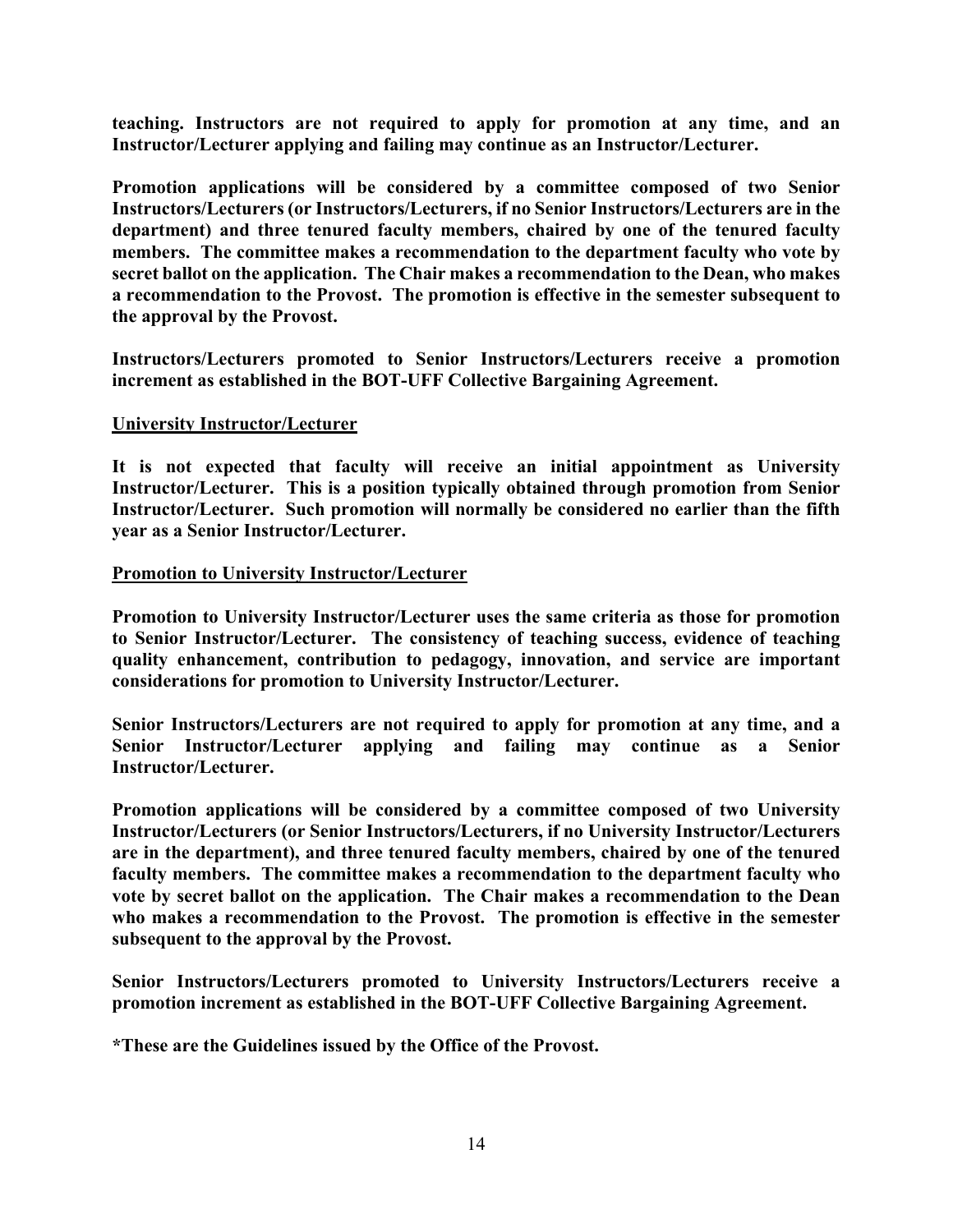# **APPENDIX E**

# **GUIDELINES FOR NON-TENURE-TRACK PROMOTION FILES\***

**These guidelines for non-tenure-track faculty have been approved by all the Schools and Colleges as required by the Collective Bargaining Agreement.** 

# **A. General Appearance and Integrity of the File**

**Any file for promotion must be complete and must accurately reflect the record of the candidate. Misrepresentation of a candidate's record, either by false information or omission of information, may result in disciplinary action, which might include termination of employment.**

- **1. It is extremely important that each candidate for promotion prepare and present for evaluation a complete, well organized, well documented, and clear application file. A disorganized, unclear file has the effect of diminishing the applicant's case.**
- **2. The promotion file shall be uploaded as a PDF onto the designated portal, currently located at Panther 180.**
- **3. The file should be arranged and sectioned according to the Table of Contents, and sections should be clearly separated and marked by dividers and tabs.**
- **4. The file should be presented with primary information, specified in Items 1-12, below, in one digital file. If substantial amounts of supportive information are presented, they should be in a separate digital file or other appropriate presentation.**
- **5. If any material is added to the file after the commencement of consideration, an email notice shall be sent to the candidate within five days. The candidate may attach a brief on-line response within five days of his/her receipt. The file shall not be forwarded until either the candidate submits a response or until the second five-day period expires, whichever occurs first. The only documents that may be considered in making a promotion recommendation are those contained or referenced in the file.**
- **6. Candidates are allowed to update the file anytime during the process. However, these documents will be reviewed only at the stages following the modification without requiring adjustments to the timetable.**
- **7. For promotions to University Instructor/Lecturer the file should concentrate upon the candidate's continuing record of outstanding teaching since promotion to Senior Instructor/Lecturer.**

# **B. The File**

**The file will be submitted on-line according to the process and timeline laid out by the Office of the Provost each year. The current submission process is through Panther180.** 

**The file should include:**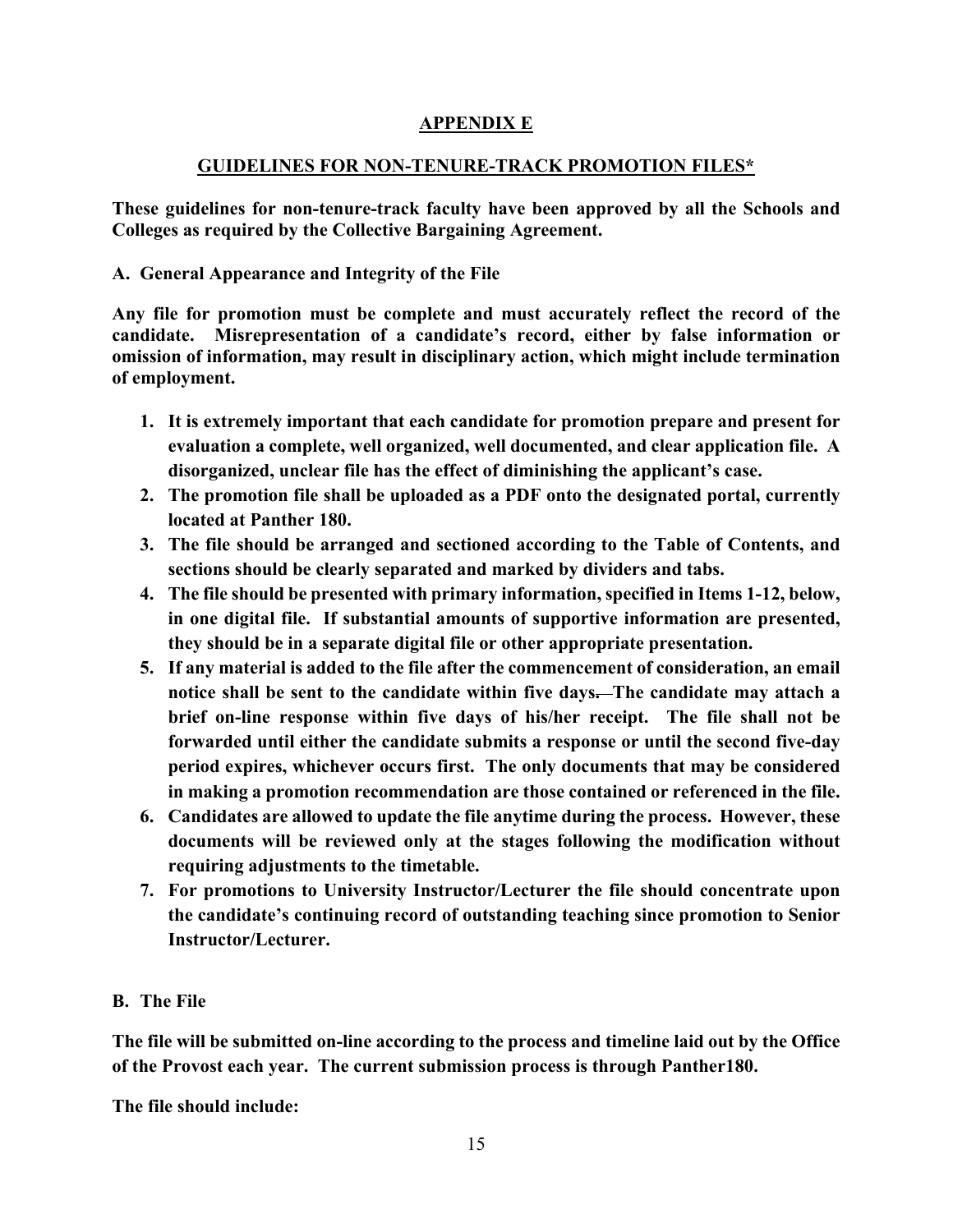- **1. A brief, two or three-paragraph biographical summary (outlining, for example, education, work experience, publications, external funding received, creative works, contributions to the profession, professional associations and/or licenses, research interests, expertise). The summary should be written in the third person format.**
- **2. Table of Contents**
	- **a. Application Form Cover Page**
	- **b. Votes & Signatures Pages**
- **3. Curriculum Vitae**
- **4. Curriculum Vitae Certification**
- **5. A candidate's statement of teaching philosophy, pedagogic innovations and accomplishments, techniques for encouraging student learning, use of assessment instruments, and pedagogic practice. Teaching is an art for which there is no one best approach, and in this statement the candidate has the opportunity to describe her or his philosophy and approach to teaching at the undergraduate (and graduate) level(s) and to mentoring students. It should be no longer that one page.**
- **6. A statement describing the candidate's approach to departmental, school/college, university, and national service. Service opportunities are manifold. This statement explains how he or she chooses to focus on particular service opportunities and to allocate time between university and professional service that would help reviewers understand the service component of the CV. It should be no longer that one page.**
- **7. Evidence in support of the promotion application. This section should include evidence that the Instructor/Lecturer has used assessment of student learning outcomes to influence in a positive manner his or her subsequent teaching. Any classroom and laboratory innovations, contributions to student advising, and university service should be identified. This section should also include student evaluations, and peer evaluations, and a list of teaching awards and any other relevant professional honors received. If the candidate has publications/creative work (whether pedagogic or disciplinary), this should be discussed in terms of how it bears on and improves the candidate's teaching.**
- **8. Committee Recommendation. The committee recommendation should be addressed to the department chair. It ought to discuss the results of the vote and present a collective statement of recommendation that speaks to the strengths and weaknesses of the candidate. This statement offers an opportunity to explain the role and function of the candidate in the department and to describe any particular matters that may be relevant to the faculty member's candidacy.**
- **9. Results of the Vote of the Departmental Faculty**
- **10. Chairperson's Evaluation**
	- **a. Chairperson's Recommendation. A letter addressed to the dean that explains the chairperson's recommendation must be included in the file. Where appropriate, the chairperson can also comment on such things as the annual**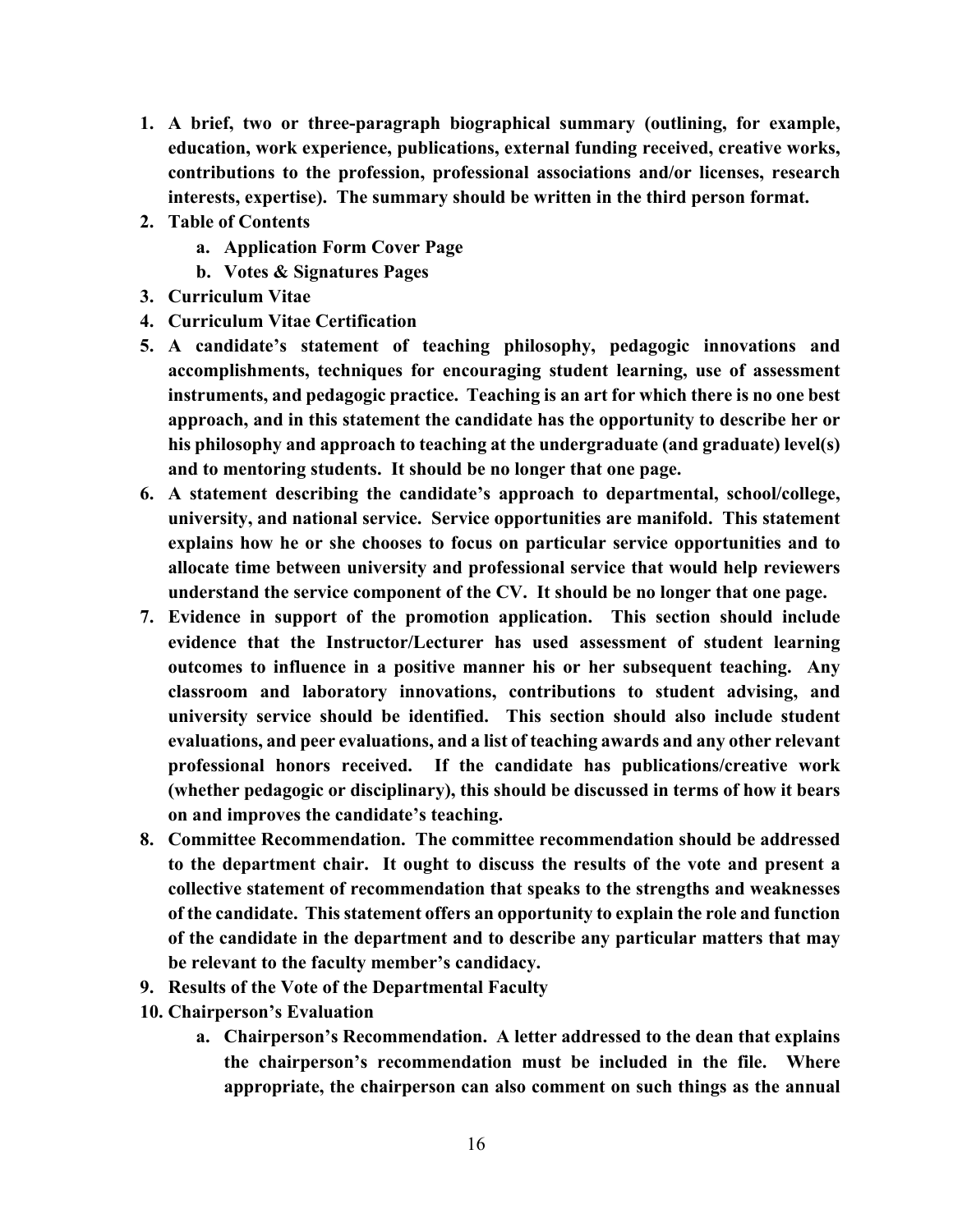**assignment, annual evaluations, and any promotion appraisals that have been given to the candidate.**

- **b. Annual Assignment. A copy of each annual assignment of the faculty member since last promoted must be included in the file.**
- **c. Annual Evaluations. A copy of each annual evaluation of the faculty member since last promoted must be included in the file.**
- **d. Promotion Appraisals. A copy of each promotion appraisal of the faculty member must be included in the file.**
- **11. Dean's Recommendation. The dean's recommendation should be addressed to the Provost and provide a full rationale for the recommendation.**

**The completed file will be due in the Office of the Provost by the date determined that office, usually the 1st of November.**

**\*These are the Guidelines issued by the Office of the Provost.**

# **APPENDIX F**

# **PROCEDURES FOR TENURE AND PROMOTION COMMITTEE OF THE THEATRE DEPARTMENT**

**Unless otherwise stated, Departmental rules will follow those set forth by the College of Architecture & the Arts in "Tenure and Promotions Policies and Procedures," July 2011. That document is hereby a portion of these operating guidelines. The candidate for tenure and promotion will follow the schedule set forth by the university and college, and the criteria set forth by the Theatre Department.**

**The selection of outside evaluators for the tenure and promotion file will follow university and college guidelines. The candidate will provide the Department Chair with a list of evaluators who must follow the guidelines for evaluators laid out in the university guidelines or policies. No less than one week before the deadline set by the Office of Academic Affairs for sending out External Review Letters, the department chair must present to the candidate a list of no fewer than the minimum number of external reviewers, with alternates, if necessary. In accordance with university policy, any external reviewer who the candidate asks to be excluded from the evaluation will be eliminated. The candidate may also request additional letters of evaluation.**

**Voting membership of the Department of Theater (TPC), shall consist of all tenured faculty**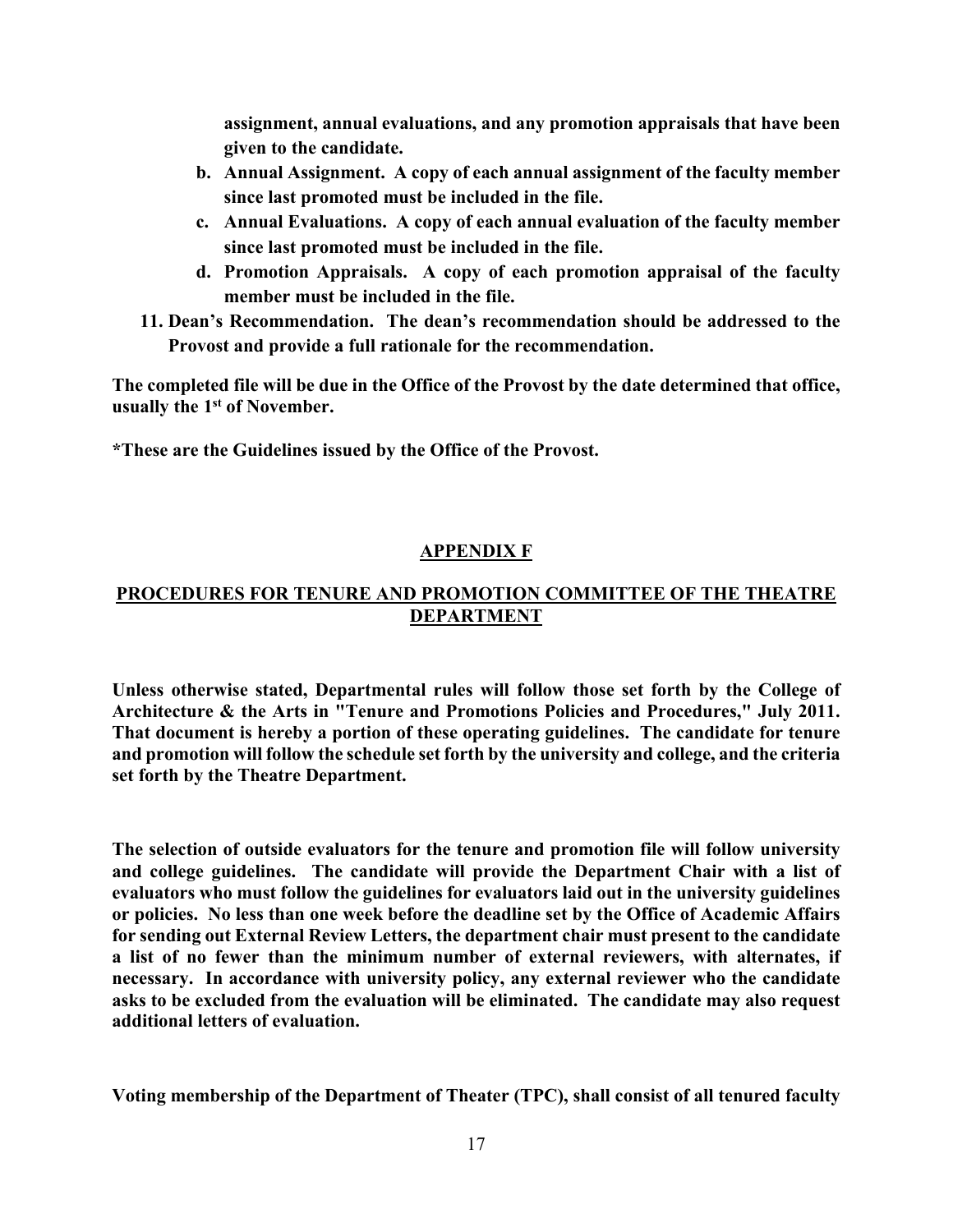**members in Theatre, with the exception of the Department of Theatre Chair, who contributes a separate letter of evaluation of the candidate to the file. The TPC chairperson shall not be a candidate for promotion during his/her term of office. The Department Chair will appoint a tenured faculty member to be the TPC until such time as re-appointment is deemed necessary.**

- **A. There is no formal nomination process for faculty promotion. Individuals are encouraged to discuss possible nominations with other faculty members and to selfnominate. A faculty member who wishes to be considered for promotion should make his/her intent known to the TPC Chair by late spring of the academic year preceding the year of review.**
- **B. In consultation with the candidate the Department Chair will solicit seven external letters of evaluation for tenure and/or promotion. These letters will be open to perusal by the candidate. See criteria for Tenure and Promotion in theatre regarding letters for promotion.**
- **C. The candidate will submit to the Department Chair the requisite number of copies of the complete external review file by April 1. It is the responsibility of the candidate to demonstrate compliance with all applicable department, college and university requirements**.
- **D. The Department Chair will send a copy of the review file to each external reviewer by the date set by Academic Affairs (typically mid-April).**
- **E. The faculty will submit a complete internal application file to the Department Chair by September 1 of the application academic year. It is the responsibility of the candidate to demonstrate compliance with applicable department, college and university requirements.**
- **F. At the beginning of the academic year a special meeting of the TPC to review all promotion and tenure applications will be scheduled in accordance with the Provost's Tenure and Promotion schedule. The candidates will be notified the date and time of the meeting. This meeting must provide sufficient time for questions and provide adequate opportunity for candidates to make opening and closing statements and provide responses to questions.**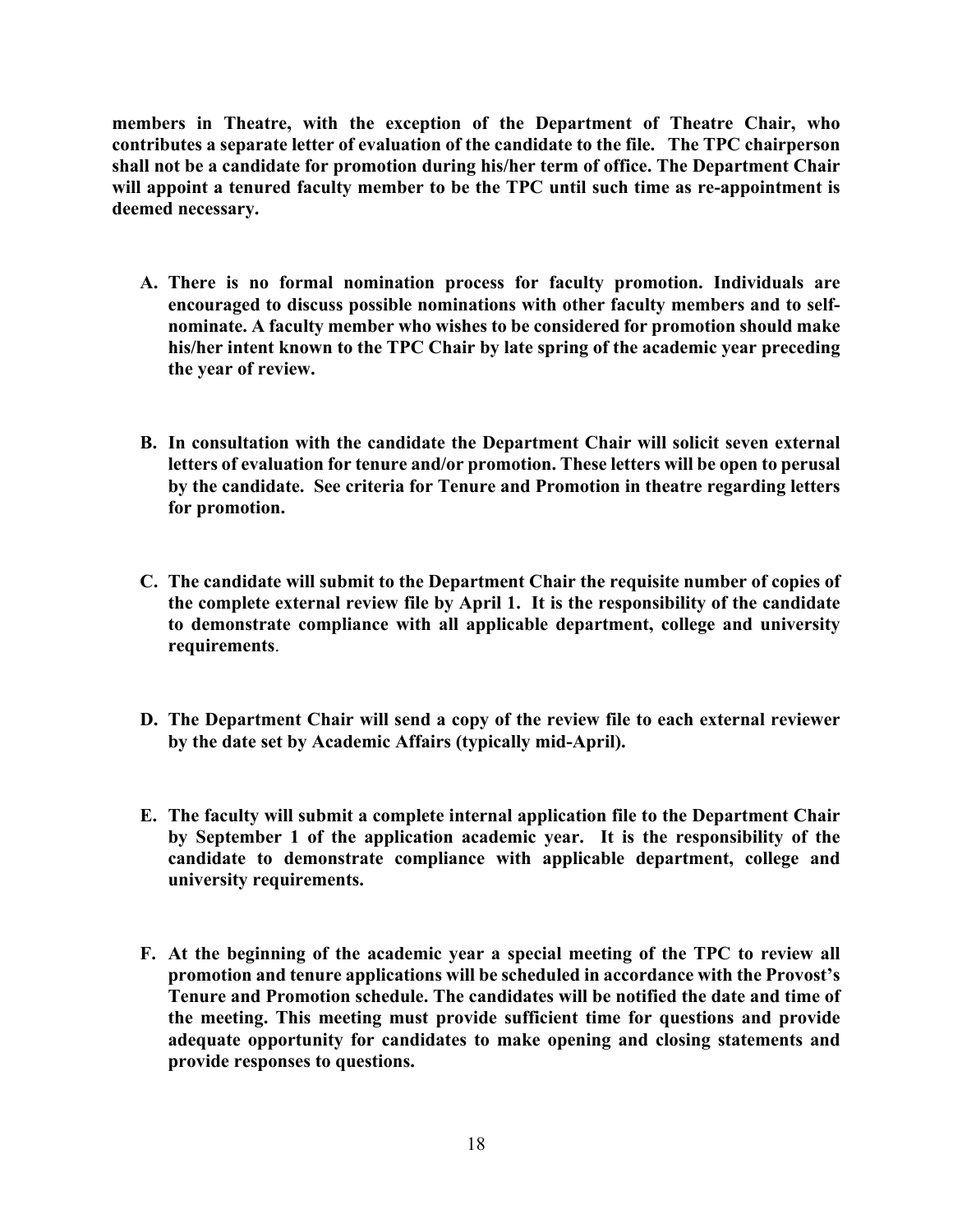- **G. Only eligible faculty members who are physically present at the meeting when the candidate is considered and discussed are eligible to vote. If an eligible faculty member is unable to attend, he or she may petition the committee to vote before the voting deadline because of an unusual circumstance. The decision to permit or deny a vote is made by the TPC by majority vote. Votes for tenure and promotion may not be made after the scheduled TPC meeting and vote.**
- **H. The tenure and promotion candidate's file must be available for review on-line ten working days prior to the candidate's interview. The deadline for submission of all materials shall be announced to the faculty a week prior to the candidate's interview.**
- **I. The Department Chairperson shall participate in the departmental evaluation but will not vote as a department member.**
- **J. A vote will be by secret ballot and will be concluded by 5:00 PM of the working day immediately following the TPC interview with the candidate. The senior Secretary of the department shall collect the sealed ballots, and eligible department members will sign that they have cast and submitted their ballot.**

**Any TPC member who is are unable to personally turn in their ballot to the department secretary must send the ballot by certified mail to the department by the specified deadline.**

- **K. Ballots will be distributed to TPC members following the interview. Ballots not received by this deadline will be considered invalid. Proxy ballots are not permitted. The TPC Chairperson with the Department Secretary and other TPC member will count the ballots and record the results. Votes and tallies will be sealed and retained by the TPC chair until the application process has been completed. Candidates will be informed of the outcome of voting by letter from the TPC Chairperson within two working days of the vote.**
- **L. The Department Chair will write a separate evaluation of the file and recommendation to the Dean of the College of Architecture and the Arts which will accompany the file.**
- **M. The TPC Chair will prepare a letter that reflects the interview containing a summary of the committee's evaluation. The candidate was evaluated in the areas of teaching, research/creative activities and service. The letter shall conform to the guidelines outlined in the College Tenure/Promotion Advisory Guidelines. The summary will be based on information available in the candidate's file, evaluations and opinions expressed by colleagues and the departmental vote.**
- **N. It is each candidate's responsibility to see that their file is complete and meets all TPC requirements. TPC files will include the following: All information requested by the**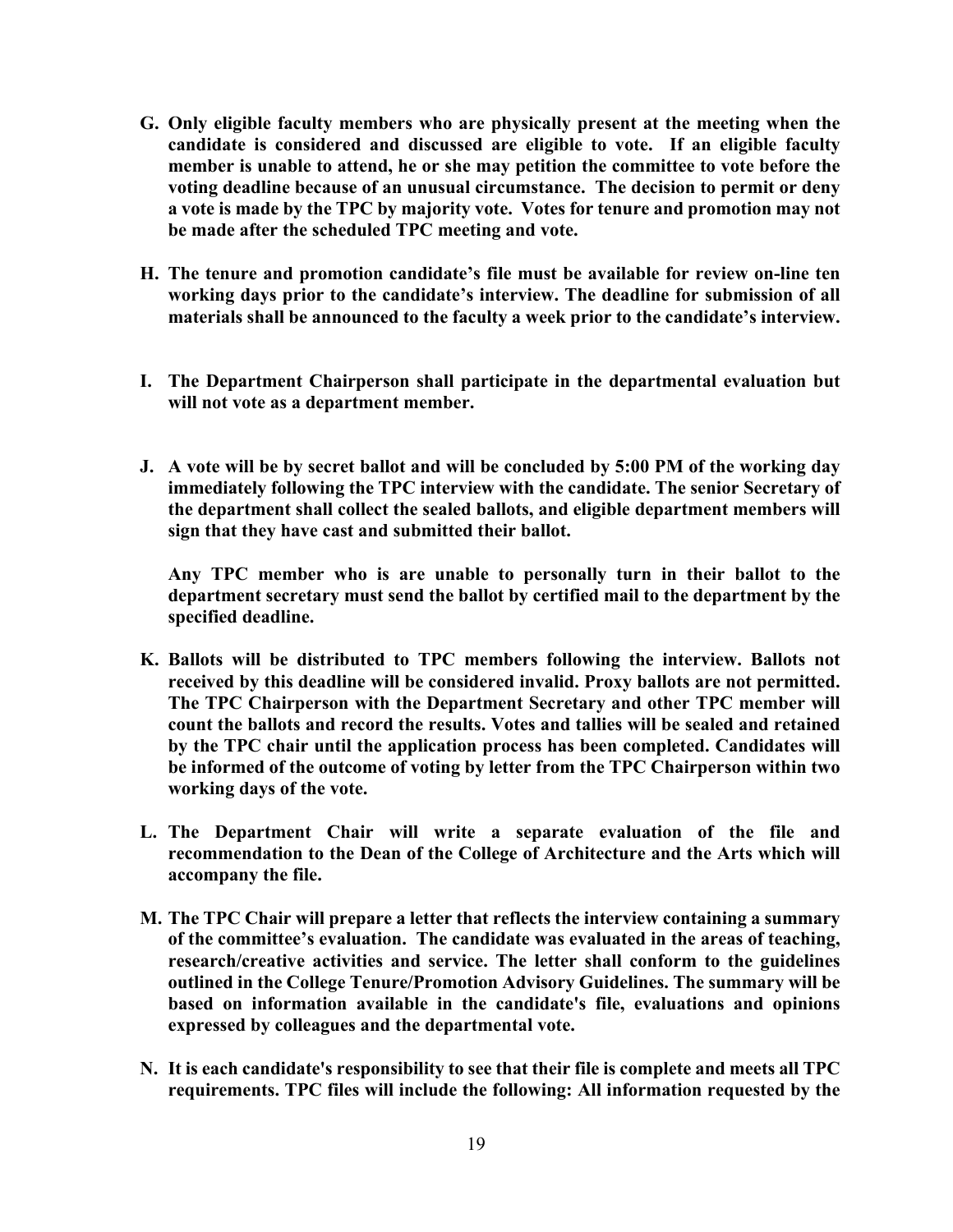**Tenure and Promotion Policies and Procedures Manual of the College of Architecture and the Arts, and other information deemed by the candidate to be relevant to a thorough review of their application. The TPC shall be responsible for the inclusion of copies of any departmental procedures requested by the College Committee, and the writing of departmental evaluation letters (majority and minority statements as appropriate) The TPC Chairperson is responsible for delivery of the completed file to CARTA's Promotion and Tenure Committee.**

- **O. The functions of the Department of the Theater Tenure and Promotion Committee are to:** 
	- **1. Develop fair and thorough procedures for evaluation of faculty for promotion, tenure, or non-renewal. All department procedures must comply with published policies of the College of Architecture and the Arts and the University.**
	- **2. Work with tenure/promotion candidates to prepare a suitable file for consideration by the Department, College and University. Tenure and Promotion files must comply with published policies set forth by the College of Architecture and the Arts and the University.**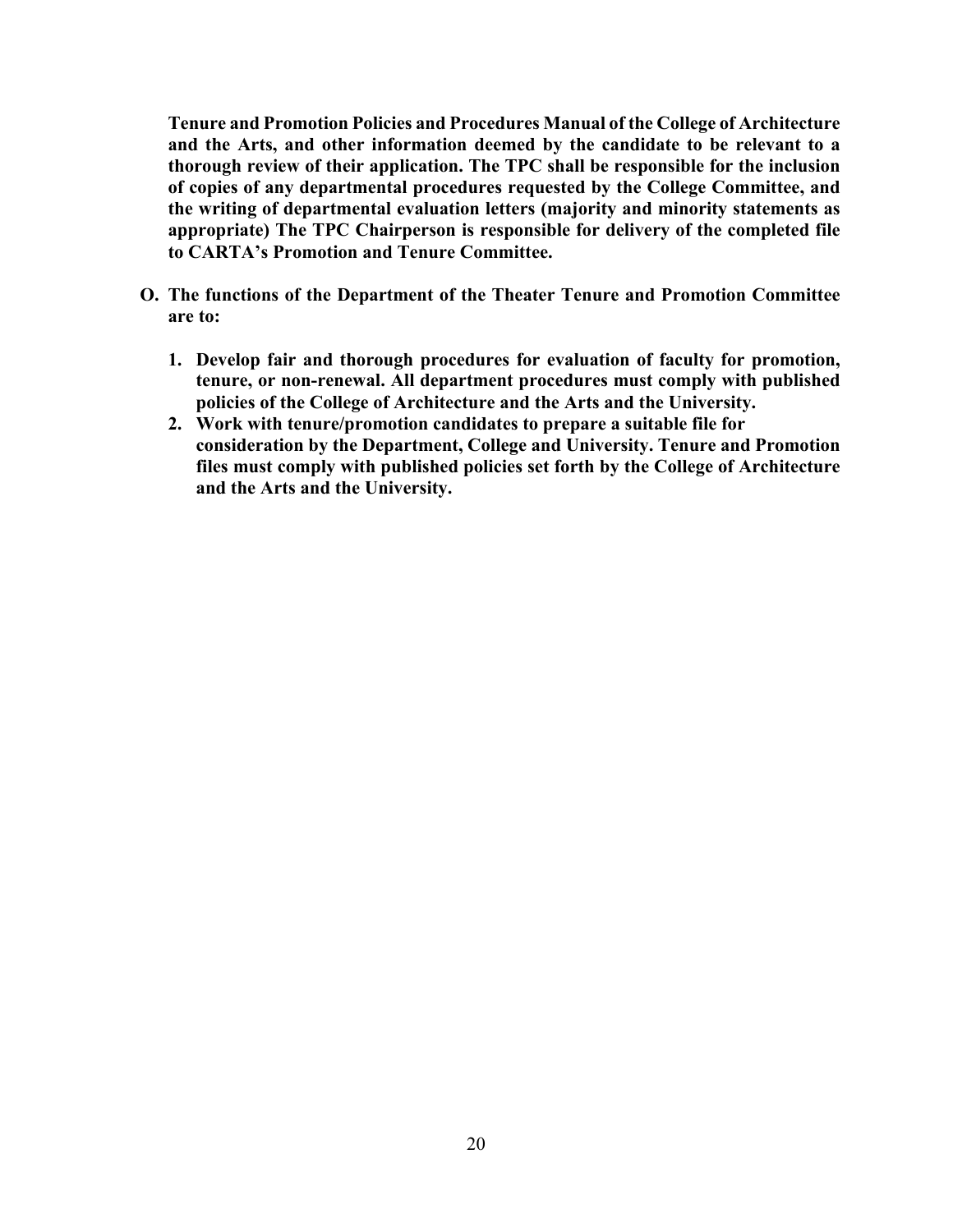## **APPENDIX D**

# **APPOINTMENT AND PROMOTION GUIDELINES FOR NON-TENURE-TRACK FACULTY\***

**Within the Department of Theatre Non-Tenure-Track faculty serve as Assistant Teaching Professors, Associate Teaching Professors and Teaching Professors**

#### **Assistant Teaching Professor**

**Assistant Teaching Professors are generally expected to hold the terminal degree in their field, either an MFA or PhD. Promotion is based on the contribution to the academic mission of FIU. Assistant Teaching Professors typically teach undergraduate courses and may, with appropriate qualifications, teach graduate courses.**

#### **Associate Teaching Professor**

**It is not expected that faculty will receive an initial appointment as Associate Teaching Professor. This is a position typically obtained through promotion from Assistant Teaching Professor. Such promotion will normally be considered no earlier than the fifth year as an Assistant Teaching Professor.**

#### **Promotion to Associate Teaching Professor**

**Promotion to Associate Teaching Professor requires a consistent record of outstanding teaching. The promotion file should also include student evaluations, peer evaluations, indications of any teaching awards received, and annual assignments and annual evaluations. Pedagogical publications, discipline publications, classroom and laboratory innovations, contributions to student advising, and university service should be included in the promotion application along with evidence that the Assistant Teaching Professor has used the assessment of student learning outcomes to influence in a positive manner his or her teaching. Assistant Teaching Professors are not required to apply for promotion at any time, and an Assistant Teaching Professor applying and failing may continue as an Assistant Teaching Professor.**

**Promotion applications will be considered by a committee composed of two (2) Associate Teaching Professors or Assistant Teaching Professors if no Associate Teaching Professors are in the department, and three (3) tenured faculty members, one of whom will be charged as Chair for the committee by the department chair. The committee makes a recommendation to the department faculty who vote by secret ballot on the application. The Department Chair makes a recommendation to the Dean, who makes a recommendation to the Provost. The promotion is effective in the semester subsequent to the approval by the Provost.**

**Assistant Teaching Professors promoted to Associate Teaching Professors receive a promotion increment as established in the BOT-UFF Collective Bargaining Agreement.**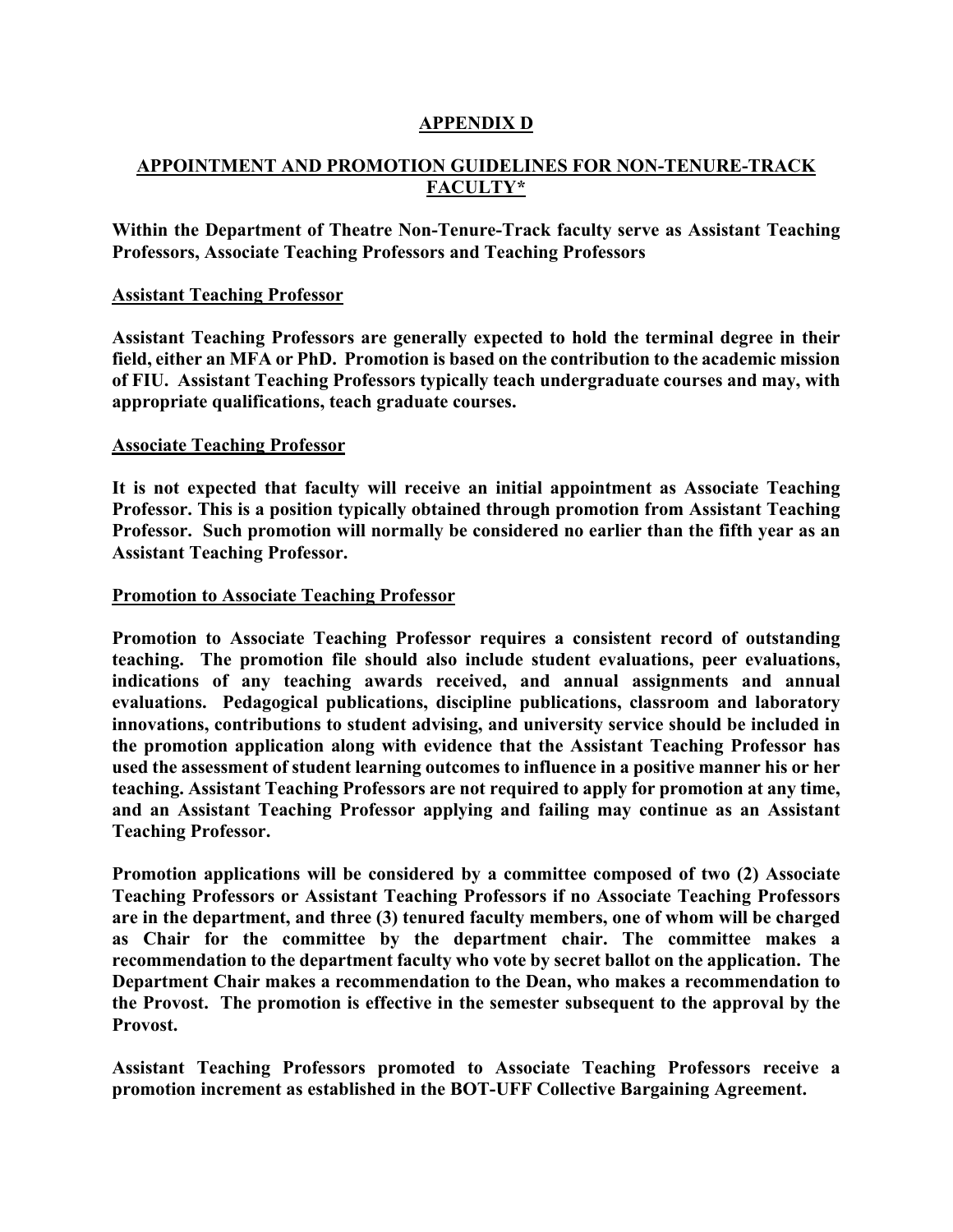### **Teaching Professor**

**It is not expected that faculty will receive an initial appointment as Teaching Professor. This is a position typically obtained through promotion from Associate Teaching Professor. Such promotion will normally be considered no earlier than the fifth year as an Associate Teaching Professor.**

#### **Promotion to Teaching Professor**

**Promotion to Teaching Professor uses the same criteria as those for promotion to Associate Teaching Professor. The consistency of teaching success, evidence of teaching quality enhancement, contribution to pedagogy, innovation, and service are important considerations for promotion to Teaching Professor.** 

**Associate Teaching Professors are not required to apply for promotion at any time, and an Associate Teaching Professor applying and failing may continue as an Associate Teaching Professor.**

**Promotion applications will be considered by a committee composed of two (2) Teaching Professors or Associate Teaching Professors if no Teaching Professors are in the department, and three (3) tenured faculty members, one of whom will be charged as Chair for the Committee. The committee makes a recommendation to the department faculty who vote by secret ballot on the application. The Department Chair makes a recommendation to the Dean who makes a recommendation to the Provost. The promotion is effective in the semester subsequent to the approval by the Provost.**

**Associate Teaching Professors promoted to Teaching Professors receive a promotion increment as established in the BOT-UFF Collective Bargaining Agreement.**

# **APPENDIX E**

# **GUIDELINES FOR NON-TENURE-TRACK PROMOTION FILES\***

**These guidelines for non-tenure-track faculty have been approved by all the Schools and Colleges as required by the Collective Bargaining Agreement.** 

**A. General Appearance and Integrity of the File**

**Any file for promotion must be complete and must accurately reflect the record of the candidate. Misrepresentation of a candidate's record, either by false information or omission of information, may result in disciplinary action, which might include termination of employment.**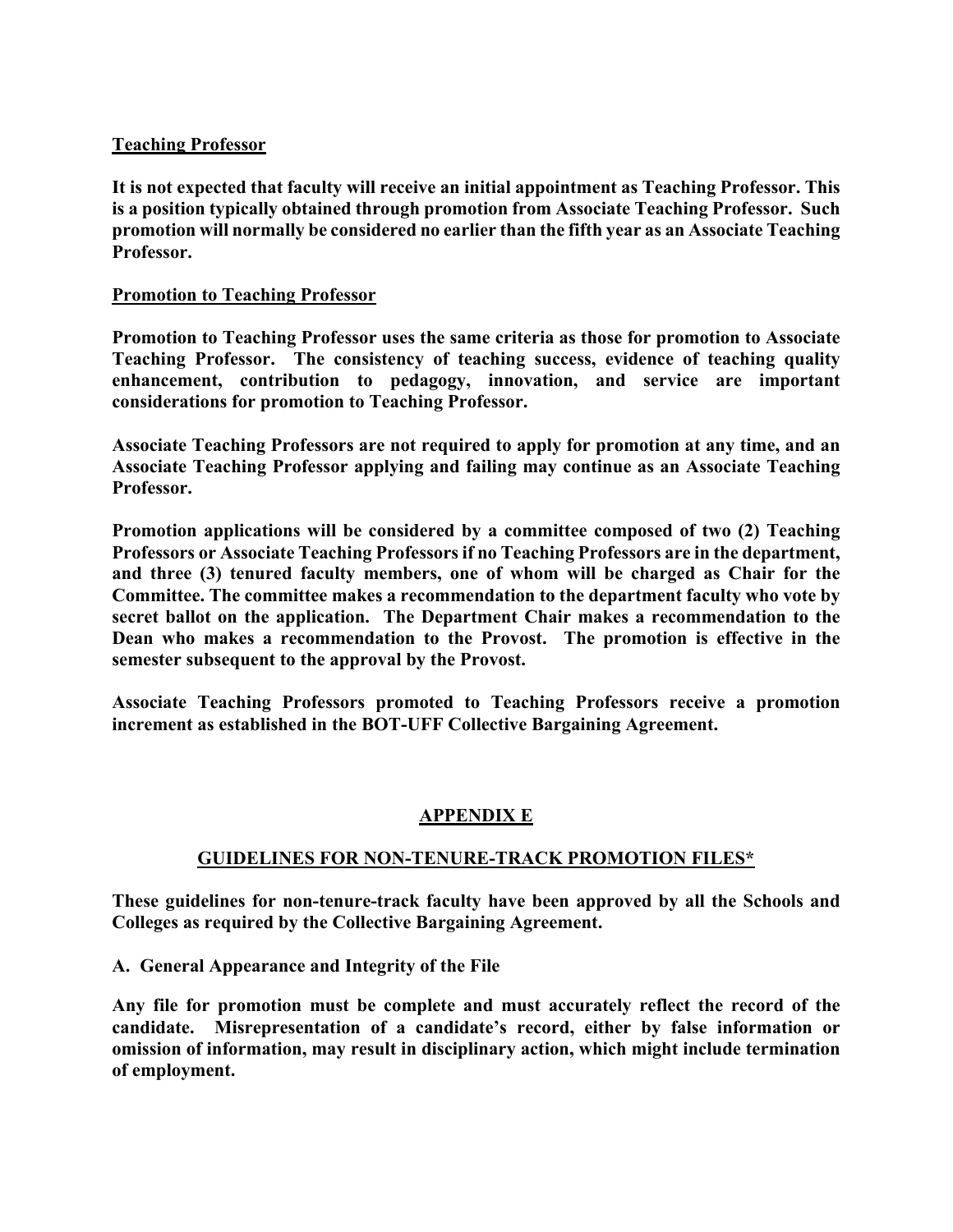- **1. It is extremely important that each candidate for promotion prepare and present for evaluation a complete, well organized, well documented, and clear application file. A disorganized, unclear file has the effect of diminishing the applicant's case.**
- **2. The promotion file shall be uploaded as a PDF onto the designated portal, currently located at Panther 180.**
- **3. The file should be arranged and sectioned according to the Table of Contents, and sections should be clearly separated and marked by dividers and tabs.**
- **4. The file should be presented with primary information, specified in Items 1-12, below, in one digital file. If substantial amounts of supportive information are presented, they should be in a separate digital file or other appropriate presentation.**
- **5. If any material is added to the file after the commencement of consideration, an email notice shall be sent to the candidate within five days. The candidate may attach a brief on-line response within five days of his/her receipt. The file shall not be forwarded until either the candidate submits a response or until the second five-day period expires, whichever occurs first. The only documents that may be considered in making a promotion recommendation are those contained or referenced in the file.**
- **6. Candidates are allowed to update the file anytime during the process. However, these documents will be reviewed only at the stages following the modification without requiring adjustments to the timetable.**
- **7. For promotions to Teaching Professor the file should concentrate upon the candidate's continuing record of outstanding teaching since promotion to Associate Teaching Professor**

# **B. The File**

**The file will be submitted on-line according to the process and timeline laid out by the Office of the Provost each year. The current submission process is through Panther180.** 

**The file should include:**

- **1. A brief, two or three-paragraph biographical summary (outlining, for example, education, work experience, publications, external funding received, creative works, contributions to the profession, professional associations and/or licenses, research interests, expertise). The summary should be written in the third person format.**
- **2. Table of Contents**
	- **a. Application Form Cover Page**
	- **b. Votes & Signatures Pages**
- **3. Curriculum Vitae**
- **4. Curriculum Vitae Certification**
- **5. A candidate's statement of teaching philosophy, pedagogic innovations and accomplishments, techniques for encouraging student learning, use of assessment**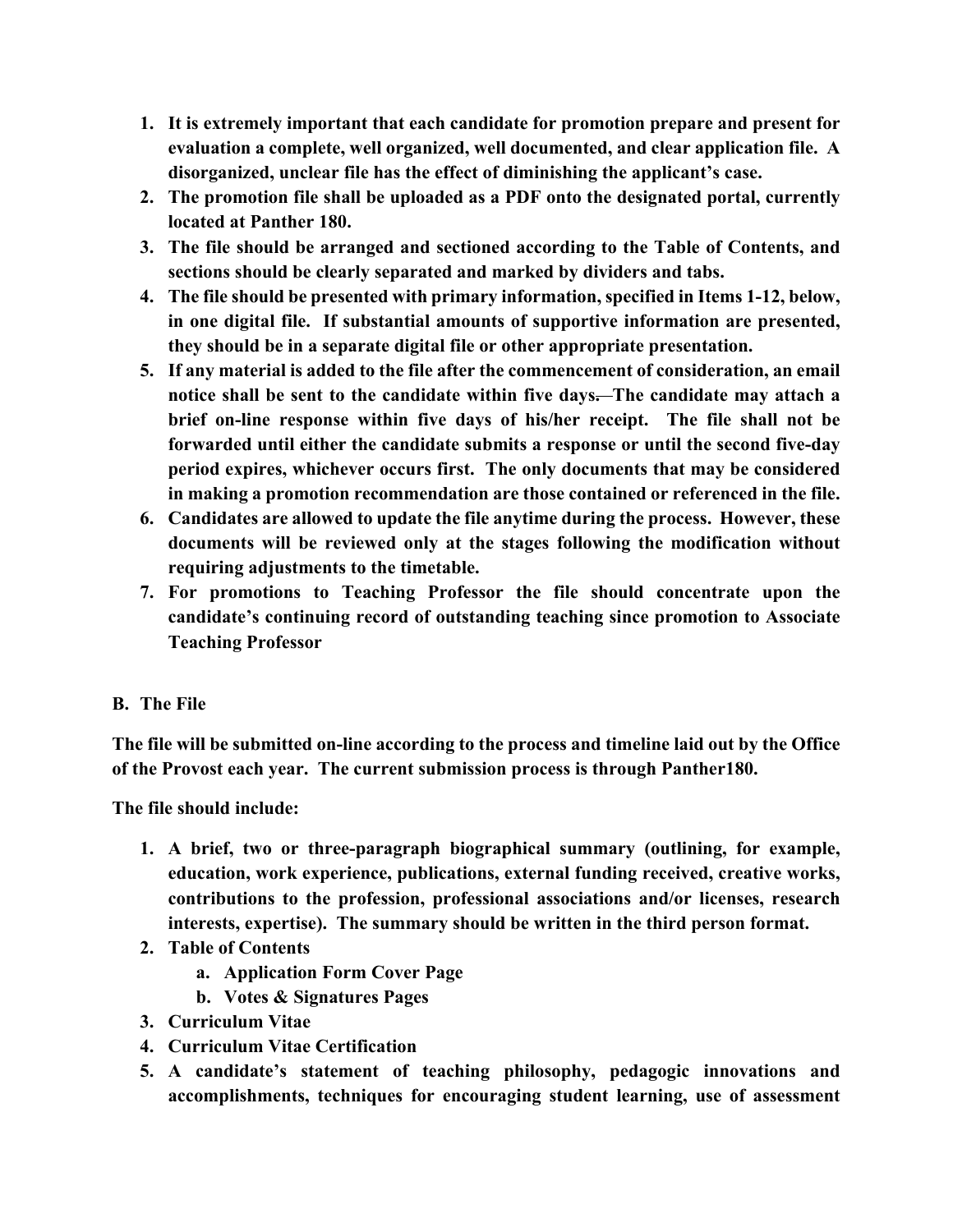**instruments, and pedagogic practice. Teaching is an art for which there is no one best approach, and in this statement the candidate has the opportunity to describe her or his philosophy and approach to teaching at the undergraduate (and graduate) level(s) and to mentoring students. It should be no longer that one page.**

- **6. A statement describing the candidate's approach to departmental, school/college, university, and national service. Service opportunities are manifold. This statement explains how he or she chooses to focus on particular service opportunities and to allocate time between university and professional service that would help reviewers understand the service component of the CV. It should be no longer that one page.**
- **7. Evidence in support of the promotion application. This section should include evidence that the Assistant/Associate Teaching Professor has used assessment of student learning outcomes to influence in a positive manner his or her subsequent teaching. Any classroom and laboratory innovations, contributions to student advising, and university service should be identified. This section should also include student evaluations, and peer evaluations, and a list of teaching awards and any other relevant professional honors received. If the candidate has publications/creative work (whether pedagogic or disciplinary), this should be discussed in terms of how it bears on and improves the candidate's teaching.**
- **8. Committee Recommendation. The committee recommendation should be addressed to the department chair. It ought to discuss the results of the vote and present a collective statement of recommendation that speaks to the strengths and weaknesses of the candidate. This statement offers an opportunity to explain the role and function of the candidate in the department and to describe any particular matters that may be relevant to the faculty member's candidacy.**
- **9. Results of the Vote of the Departmental Faculty**
- **10. Chairperson's Evaluation**
	- **a. Chairperson's Recommendation. A letter addressed to the dean that explains the chairperson's recommendation must be included in the file. Where appropriate, the chairperson can also comment on such things as the annual assignment, annual evaluations, and any promotion appraisals that have been given to the candidate.**
	- **b. Annual Assignment. A copy of each annual assignment of the faculty member since last promoted must be included in the file.**
	- **c. Annual Evaluations. A copy of each annual evaluation of the faculty member since last promoted must be included in the file.**
	- **d. Promotion Appraisals. A copy of each promotion appraisal of the faculty member must be included in the file.**
- **11. Dean's Recommendation. The dean's recommendation should be addressed to the Provost and provide a full rationale for the recommendation.**